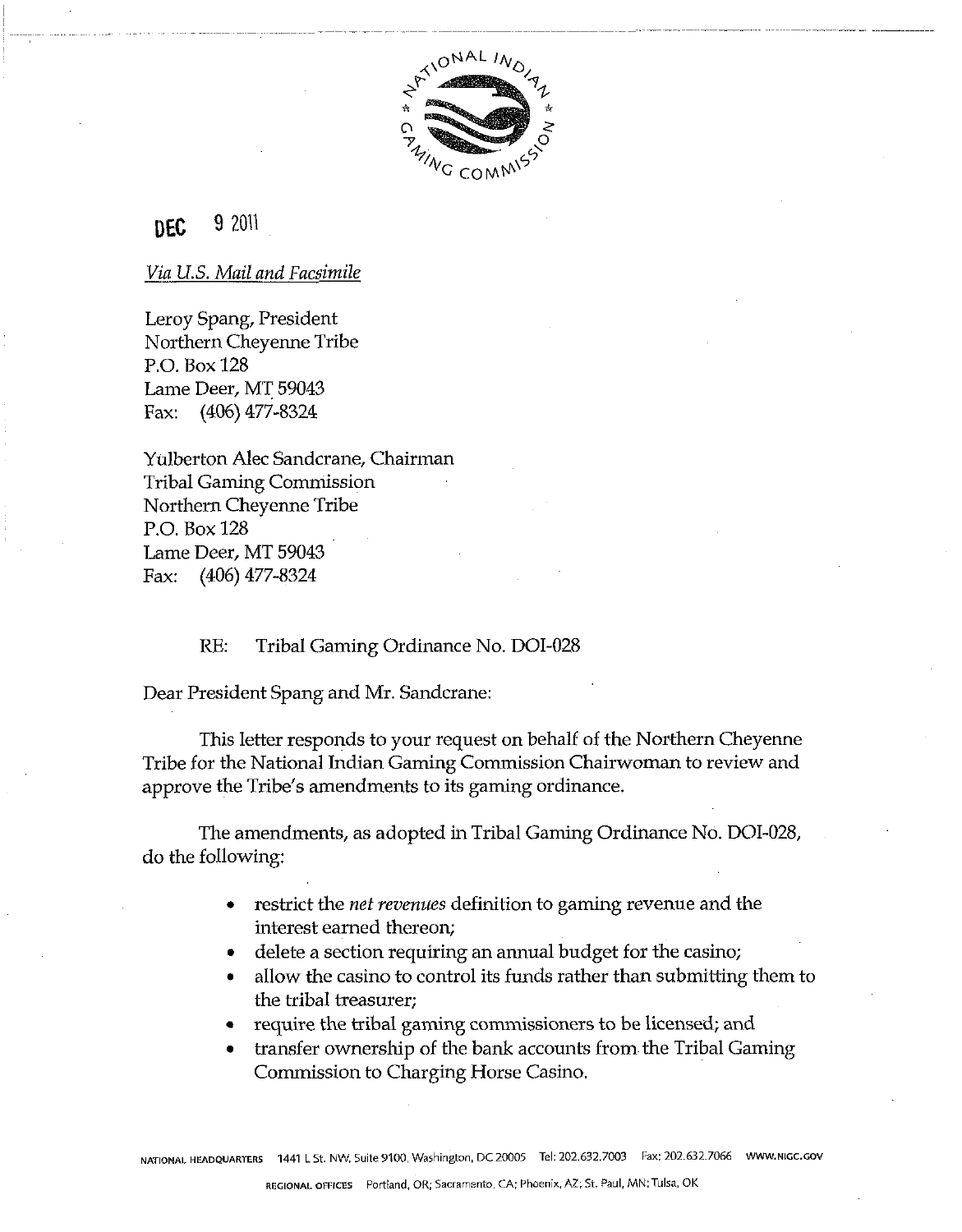As a clarifying matter, NIGC does not have its own Federal Bureau of Investigation Department as referenced in § 605(17) of the ordinance. Rather, NIGC collects applicant fingerprints from tribal gaming commissions and sends them to the FBI for processing.

Thank you for bringing these amendments to my attention and for providing me a copy of the updated ordinance. The ordinance is approved, as it is consistent with the requirements of the Indian Gaming Regulatory Act and NIGC regulations. If you have any questions, please contact Staff Attorney Jennifer Ward at (202) 632-7003.

Sincerely,

Tracie L. Stevens Chairwoman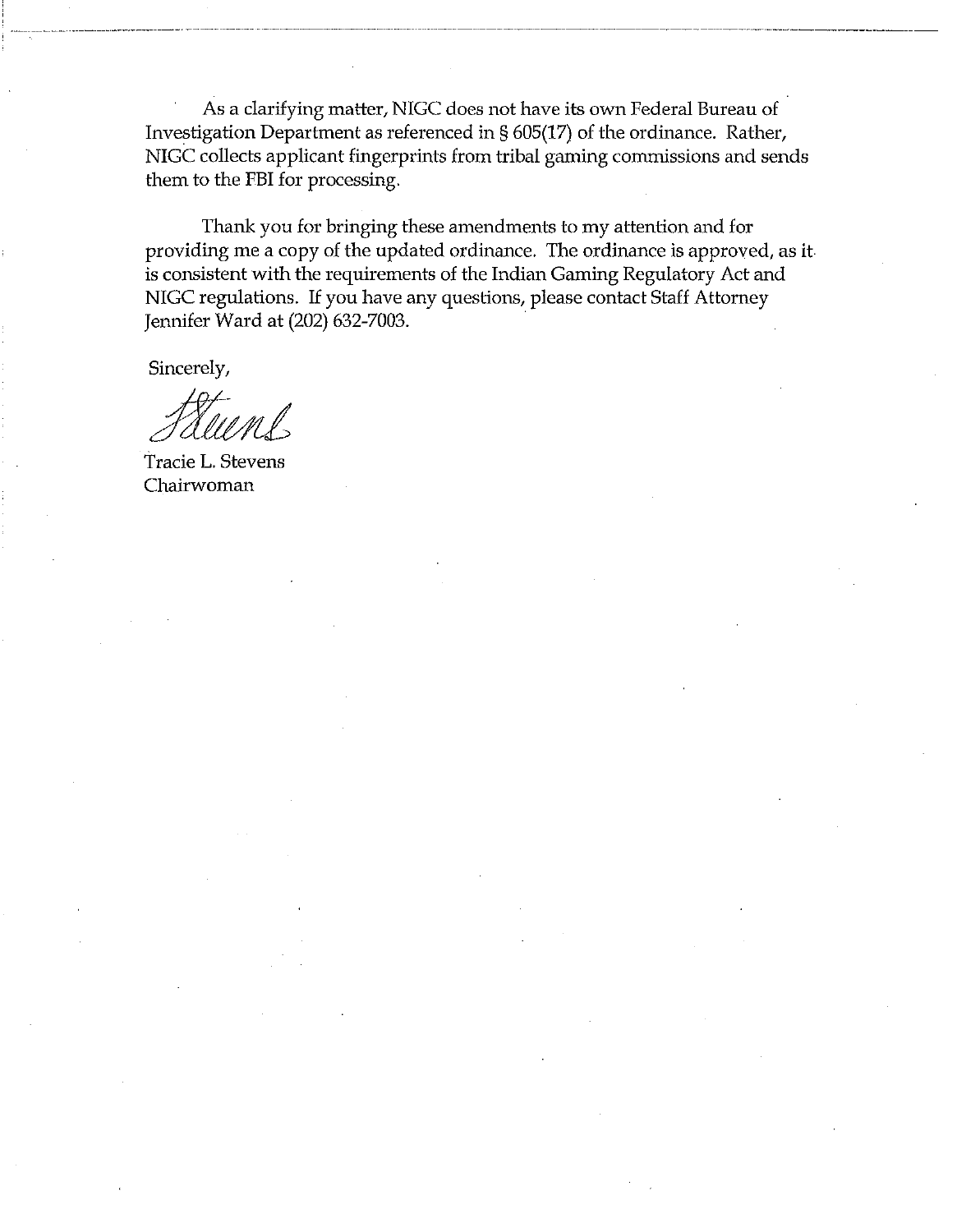# TRIBAL COUNCIL OF THE NORTHERN CHEYENNE NORTHERN CHEYENNE RESERVATION LAME DEER, MONTANA

#### ORDINANCE NO. DOI-028 (2011)

# AN ORDINANCE OF THE NORTHERN CHEYENNE TRIBAL COUNCIL RESCINDING TRIBAL GAMING ORDINANCE NO. DOI-023 (2011) AND ADOPTING A REVISED TRIBAL GAMING ORDINANCE AUTHORIZING AND REGULATING CLASS I1 AND CLASS I11 GAMING ACTIVITIES WITHIN THE TRIBE'S JURISDICTION.

, **i."** ll:>,, WHEREAS, the Tribal Council of the Northern Cheyenne Tribe is the governing body of the Northern Cheyenne Tribe of the Northern Cheyenne Indian Reservation, Montana, pursuant to the Amended Constitution and By-Laws as approved by the Secretary of the Interior on May 31, 1996; and

WHEREAS, the Northern Chevenne fribal Council is empowered under Article IV of the amended Constitution to regulate the procedures of the Cothicil, other Tribal agencies and Tribal officials of the reservation and to delegate to subordinate boards. Officers and cooperative associations any of its foregoing powers, reserving the right to review; and

WHEREAS, 25 CFR provides that one reducement of an Indian tribe conducting Class II and Class III gaming<br>on its land is for gaming to be authorized by a Resolution or Gridinance that is approved by the National Indian<br>Gami Resolution shall not be effective until the Chairperson of the National Indian Gaming Commission has approved it: and

WHEREAS, Class Ordinance No. 22(9

WHEREAS, there needs to be corrected definitions as required by the saftenal indian Gaming Commission; and

WHEREAS, the members of the present Tribal Garange Commission who are also Tribal Council Members have reviewed the changes due to the condent of the NIGC and concurred with the Revised Gaming Ordinance at the Northern Cheyenne Tribal Gaming Commission recommended traded by the Tribal Council; and

WHEREAS, the Tribal Council has reviewed the arached Revised Tribal Gaming Ordinance, is satisfied with its terms, and has concluded that it should be adopted now

THEREFORE, BE IT ORDAINED that the difficult ordinance is adjoined by the Northern Cheyenne Tribal Council for submission for approval to the Chairpets on of the National Indian Gammes Commission.

PASSED, ADOPTED, AND APPROVED by the Northern Cheyenne Tribal Council by 10 votes for passage PASSED, ADOPTED, AND APPROVED by the Northern Cheyenne Tribal Council by 10 vot<br>and adoption, 0 votes against passage and adoption, and 0 abstentions this 15<sup>th</sup> day of August 2011.

Leroy A. Spang, President Northern Cheyenne Tribe

**THEST:** 

Melissa Lonebear, Secretary<br>Northern Chevenne Tribe

NOTED: SUPERINTE

**SEP** - 9 2011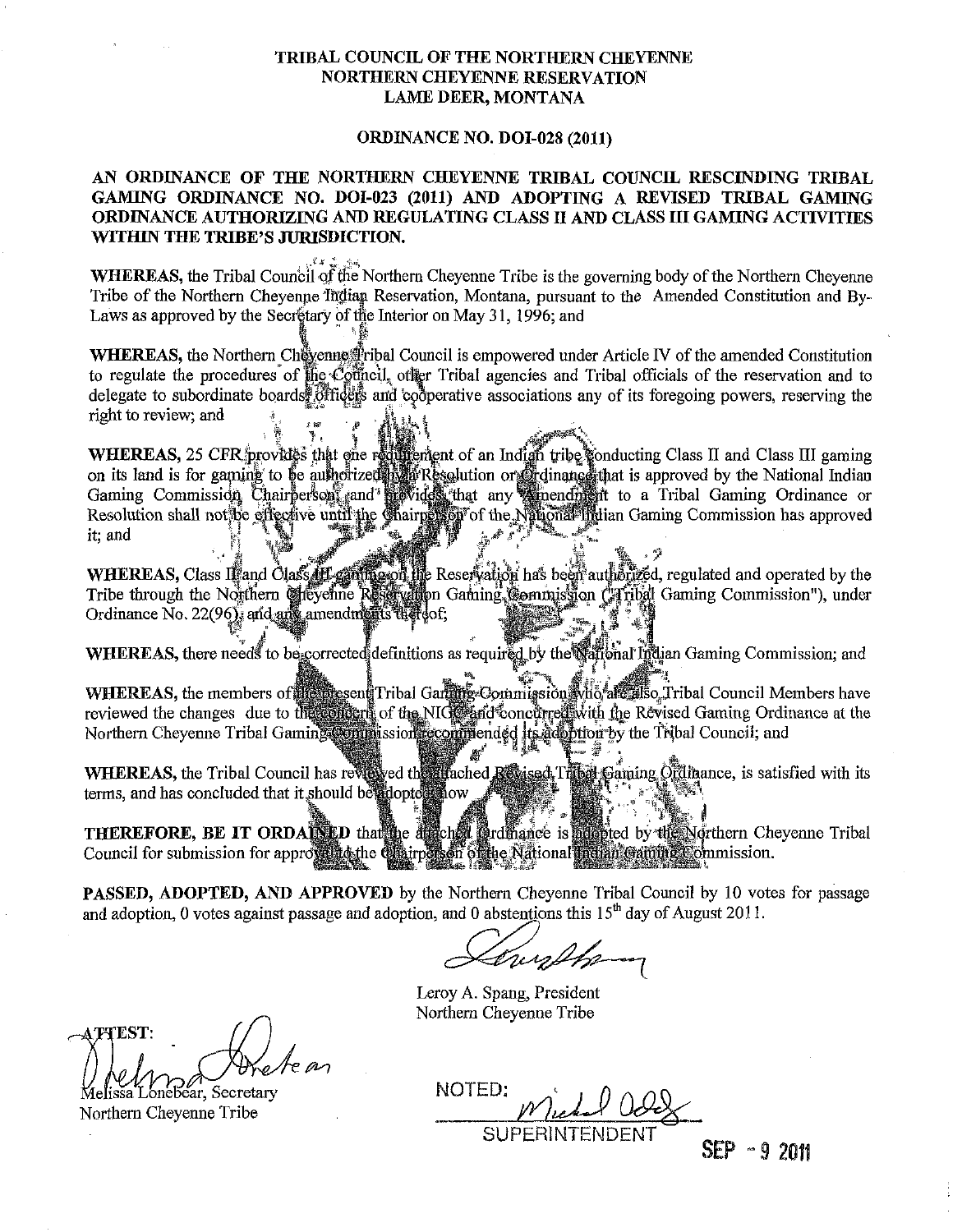**NORTHERN CHEYENNE TRIBE** 

à,

Ŷ,

 $\sim$ 

**Contractor** 

**REVISED TRIBAL GAMING ORDINANCE** 

**FINAL** 

**2011**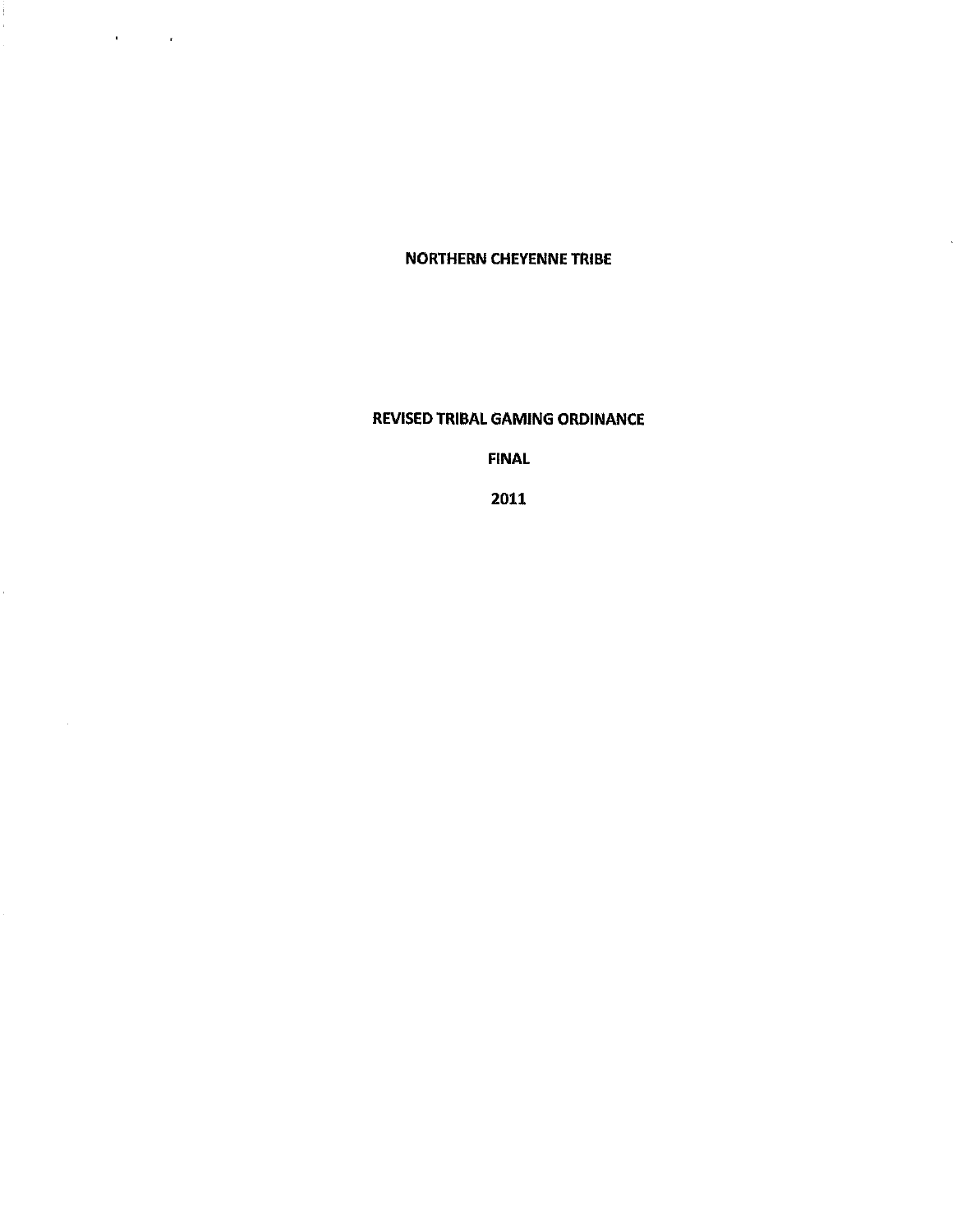$\mathbf{r}$ 

 $\mathcal{L}^{\text{max}}_{\text{max}}$ 

| <b>SECTION</b>                                                | <b>PAGE</b>    |
|---------------------------------------------------------------|----------------|
| LEGISLATIVE FINDINGS AND PURPOSE<br><b>CHAPTER 1.</b>         | 1              |
| SECTION 101. Authority                                        | 1              |
| SECTION 102. Findings                                         | 1              |
| 1. Self-determination                                         | 1              |
| 2. Economic Pressures                                         | 1              |
| 3. Gaming as an Economic Enterprise                           | 1              |
| <b>SECTION 103. Purpose</b>                                   | 1              |
| <b>GENERAL PROVISIONS</b><br><b>CHAPTER 2:</b>                | 2              |
| <b>SECTION 201. Definitions</b>                               | $\overline{2}$ |
| 1. Applicable Law                                             | 2              |
| 2. Chairperson; Vice-Chairperson                              | $\overline{2}$ |
| 3. Class I Gaming                                             | 2              |
| 4. Class II Gaming                                            | 2              |
| 5. Class III Gaming                                           | 2              |
| 6. Commissioner                                               | 2              |
| 7. Compact                                                    | 2              |
| 8. Gaming Manager                                             | 2              |
| 9. Gaming Operation                                           | 3              |
| <b>10. IGRA</b>                                               | 3              |
| 11. Key Employee                                              | 3              |
| 12. Management Contract; Management Contractor                | 3              |
| 13. National Gaming Commission                                | 4              |
| 14. Net Revenues                                              | 4              |
| 15. Ordinance                                                 | 4              |
| 16. Primary Management Official                               | 4              |
| 17. Reservation                                               | 4              |
| 18. State                                                     | 4              |
| 19. Tribal Council                                            | 4              |
| 20. Tribal Gaming Commission; Commission                      | 4              |
| 21. Tribe                                                     | 4              |
| AUTHORIZATION OF TRIBAL GAMING<br><b>CHAPTER 3:</b>           | 4              |
| <b>Tribal Gaming Authorized</b><br>SECTION 301.               | 4              |
| SECTION 302. Tribe to Be Sole Gaming Proprietor               | 5              |
| Separate License for Each Location<br>SECTION 303.            | 5              |
| <b>Negotiation of Compact Authorized</b><br>SECTION 304.      | 5              |
| Compliance with Law; Incorporation of Compact<br>SECTION 305. | 5              |
| 1. Applicable Law                                             | 5              |
| 2. Incorporation of Compact                                   | 5              |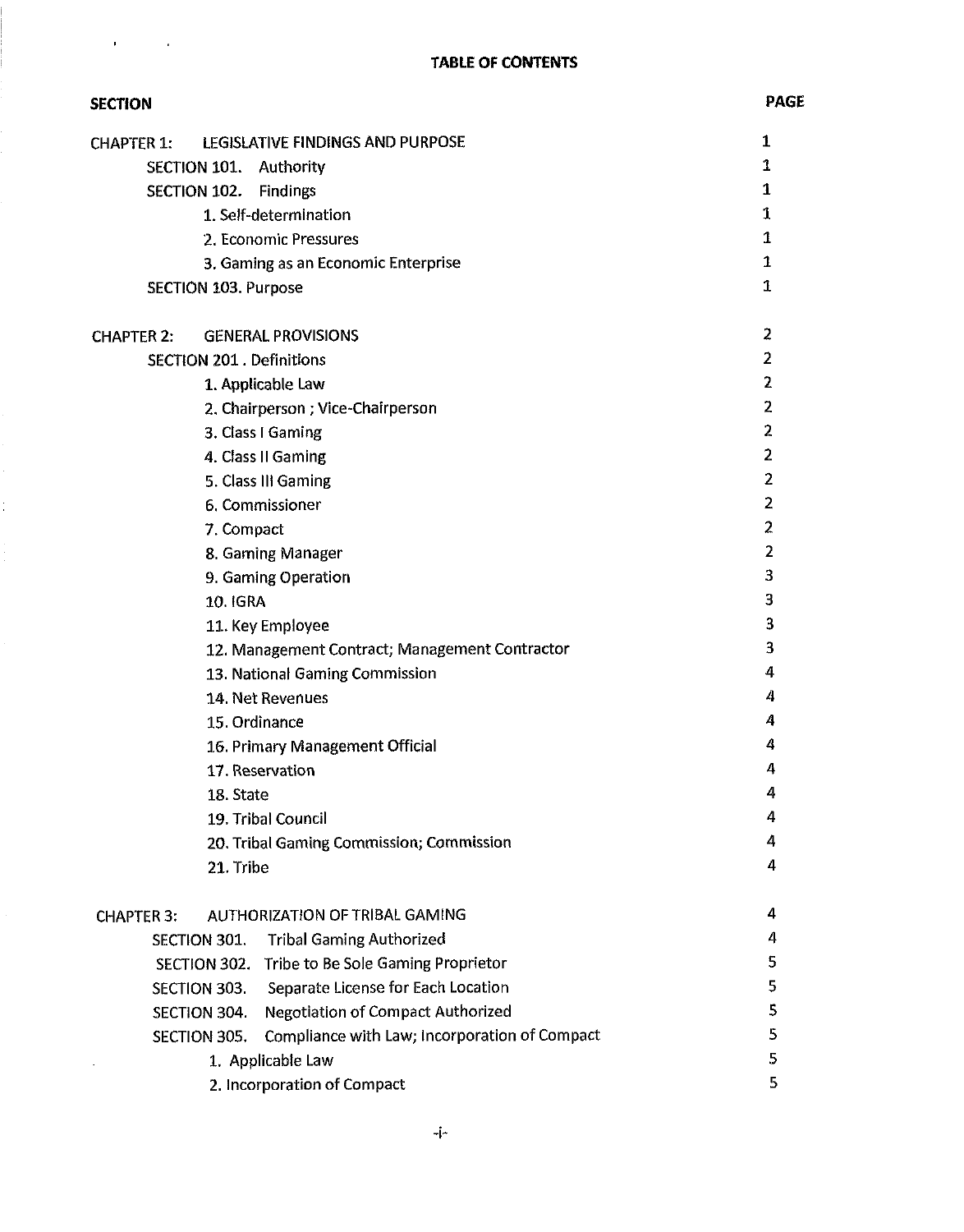| <b>CHAPTER 4:</b> | TRIBAL GAMING COMMISSION                                    | 5  |
|-------------------|-------------------------------------------------------------|----|
|                   | SECTION 401. Tribal Commission Established                  | 5  |
|                   | SECTION 402. Structure of Tribal Commission                 | 5  |
|                   | 1. Number and Appointment                                   | 5  |
|                   | 2. Qualifications                                           | 6  |
|                   | 3. Term - Current Commissioners                             | 6  |
|                   | 4. Term - Future Commissioners                              | 6  |
|                   | 5. Removal and Replacement                                  | 6  |
|                   | 6. Chairperson and Vice-Chairperson                         | 6  |
|                   | 7. Registered Agent                                         | 6  |
|                   | 8. Gaming Manager                                           | 6  |
|                   | SECTION 403. Powers and Duties of Tribal Commission         | 7  |
|                   | 1. Oversight                                                | 7  |
|                   | 2.<br>Inspection                                            | 7  |
|                   | 3. Protection of Public Health, Safety, and the Environment | 7  |
|                   | <b>Resolution of Complaints</b><br>4.                       | 7  |
|                   | Investigations<br>5.                                        | 8  |
|                   | <b>Background Investigations ; Gaming Licenses</b><br>6.    | 8  |
|                   | <b>Coordination with Other Agencies</b><br>7.               | 8  |
|                   | <b>Coordination with Private Entities</b><br>8.             | 8  |
|                   | 9. Regulations                                              | 8  |
|                   | 10. Compact                                                 | 9  |
|                   | 11. Establishment of List of Barred Persons                 | 9  |
|                   | 12. Technical Standards                                     | 9  |
|                   | 13. Penalties                                               | 9  |
|                   | 14. Legal Remedies                                          | 9  |
|                   | 15. Emergency Action by Commissioners                       | 9  |
|                   | 16. Gaming Development                                      | 9  |
|                   | <b>SECTION 404. Tribal Commission Operations</b>            | 9  |
|                   | <b>Quorum and Voting</b><br>1.                              | 9  |
|                   | Recusal<br>2.                                               | 10 |
|                   | 3.<br>Chairperson                                           | 10 |
|                   | Vice-Chairperson<br>4.                                      | 10 |
|                   | Meetings; Removal for Non-Attendance<br>5.                  | 10 |
|                   | Committees<br>6.                                            | 11 |
|                   | <b>Commissioners' Fees and Expenses</b><br>7.               | 11 |
|                   | Deposit of Funds<br>8.                                      | 11 |
|                   | 9.<br>Checks, Etc.                                          | 11 |
|                   | 10. Contracts                                               | 11 |
|                   | 11. Insurance                                               | 11 |
|                   | 12. Fiscal Year                                             | 11 |
|                   | 13. Books and Records                                       | 11 |
|                   | SECTION 405. Powers and Duties of Gaming Manager            | 12 |
|                   | 1. Day-to-Day Management                                    | 12 |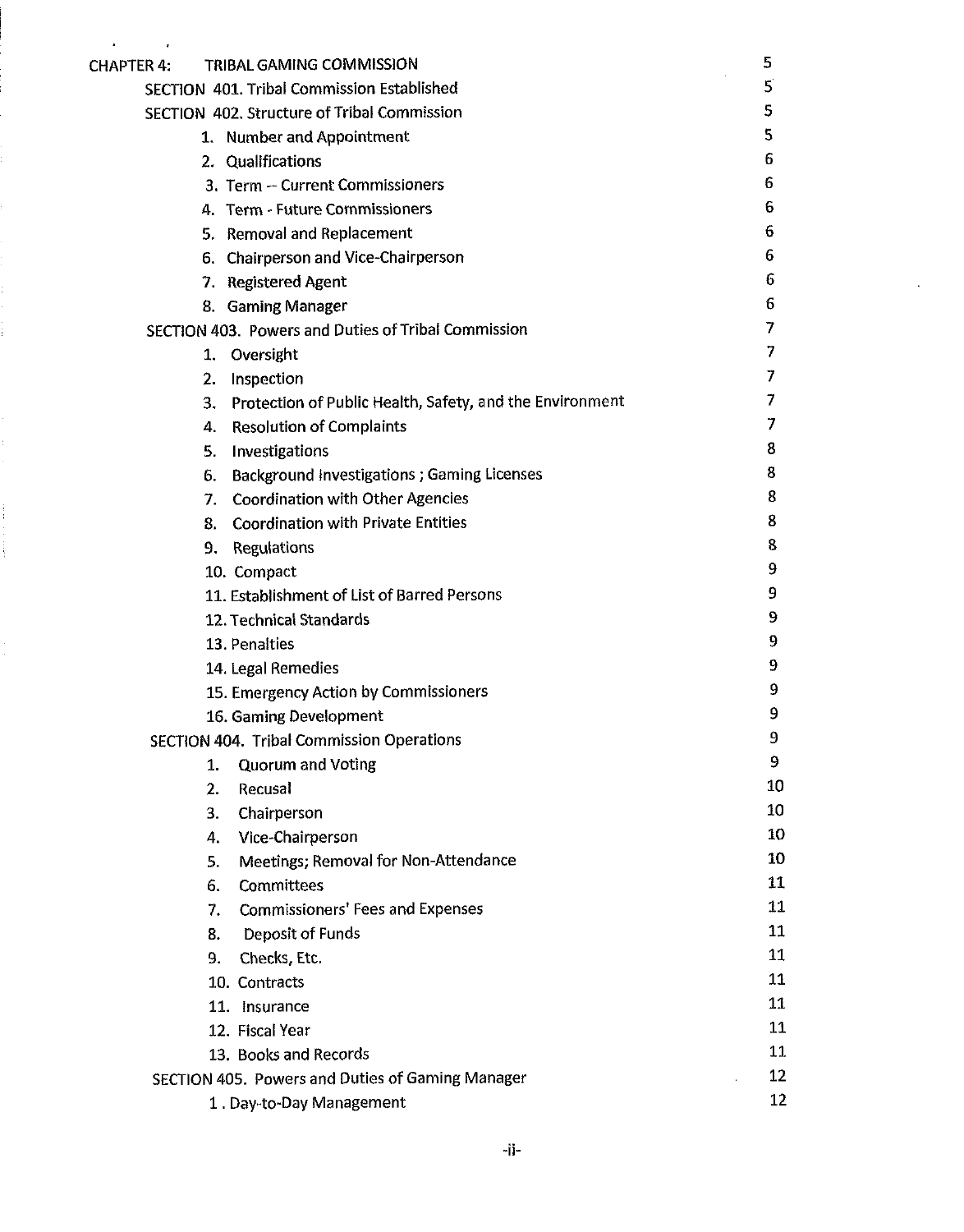| $\pmb{\ast}$                                                           |                 |
|------------------------------------------------------------------------|-----------------|
| 2. Oversight                                                           | 12              |
| 3. Licensing                                                           | 12              |
| 4. Hire, Supervise and Fire                                            | 12              |
| 5. Purchasing                                                          | 12              |
| 6. Planning                                                            | 12              |
| 7. Reporting                                                           | 12              |
| 8. Patron Disputes                                                     | 12 <sub>2</sub> |
| 9. Hearings                                                            | 12              |
| 10. Emergency Orders                                                   | 13              |
| <b>CHAPTER 5: FINANCIAL MATTERS</b>                                    | 13              |
| SECTION 501. Application of Net Revenues                               | 13              |
| 1. Youth, Elderly, Health and Education                                | 13              |
| <b>Capital Costs and Reserve Accounts</b><br>2.                        | 13              |
| 3.<br>No Per Capitas                                                   | 14              |
| <b>SECTION 502. Annual Budgets</b>                                     | 14              |
| SECTION 503. Deposit of Receipts                                       | 15              |
| Daily<br>1.                                                            | 15              |
| Weekly<br>2.                                                           | 15              |
| SECTION 504. Quarterly Reports to Council                              | 15              |
| SECTION 505. Audits                                                    | 15              |
| CHAPTER 6: BACKGROUND INVESTIGATIONS FOR PRIMARY MANAGEMENT            |                 |
| OFFICIALS AND KEY EMPLOYEES                                            | 15              |
| SECTION 601. Required Background Investigations                        | 16              |
| SECTION 602. Statement of Responsibilities                             | 16              |
| SECTION 603. Notices on Application Forms                              | 16              |
| SECTION 604. Notices to Existing Employees                             | 17              |
| <b>SECTION 605. Information from Applicants</b>                        | 17              |
| SECTION 606. Rules Regarding Background Investigations                 | 18              |
| Confidentiality of Third Party Sources<br>1.                           | 18              |
| <b>Retention of Records</b><br>2.                                      | 18              |
| <b>Content of Investigative Report</b><br>3.                           | 18              |
| <b>SECTION 607. Eligibility Determinations</b>                         | 19              |
| SECTION 608. Reporting to the National Commission                      | 19              |
| Notification Regarding Background Investigations and Eligibility<br>1. |                 |
| Determinations                                                         | 19              |
| Procedure Following Decision to Hire Key Employee or Primary<br>2.     |                 |
| <b>Management Official</b>                                             | 19              |
| <b>CHAPTER 7: LICENSES</b>                                             | 20              |
| <b>SECTION 701. Licenses</b>                                           | 20              |
| 1. Licenses - Employees                                                | 20              |
| Licenses - Commissioners<br>2.                                         | 21              |
| SECTION 702. Background Investigations                                 | 21              |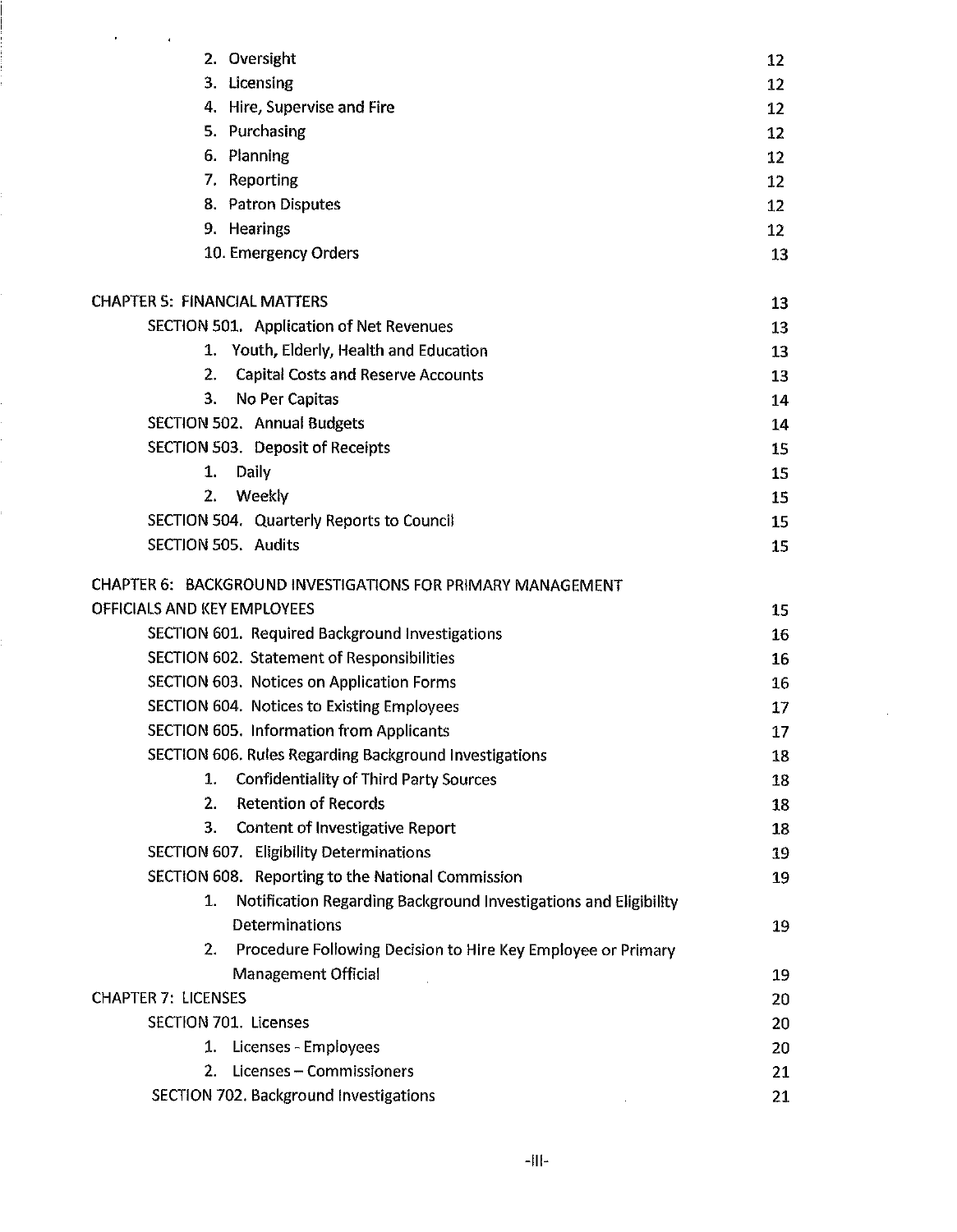| $\bullet$                                                       |    |
|-----------------------------------------------------------------|----|
| <b>SECTION 703. Licensing Decision</b>                          | 21 |
| <b>SECTION 704. Work Permits</b>                                | 21 |
| SECTION 705. Licensing of Vendors, Etc.                         | 21 |
| <b>HEARINGS AND APPEALS</b><br><b>CHAPTER 8.</b>                | 21 |
| SECTION 801. Licensing Decisions                                | 21 |
|                                                                 |    |
| <b>SECTION 802. Patron Disputes Regarding Particular Wagers</b> | 22 |
| SECTION 803. Appeal to Tribal Court                             | 22 |
| SECTION 804. Confidential Information                           | 22 |
| <b>SECTION 805. Hearing Procedures</b>                          | 23 |
| <b>PROHIBITED ACTS AND PENALTIES</b><br><b>CHAPTER 9:</b>       | 23 |
| <b>SECTION 901. Prohibited Acts</b>                             | 23 |
|                                                                 |    |
| <b>SECTION 902. Penalties</b>                                   | 24 |

 $-iv-$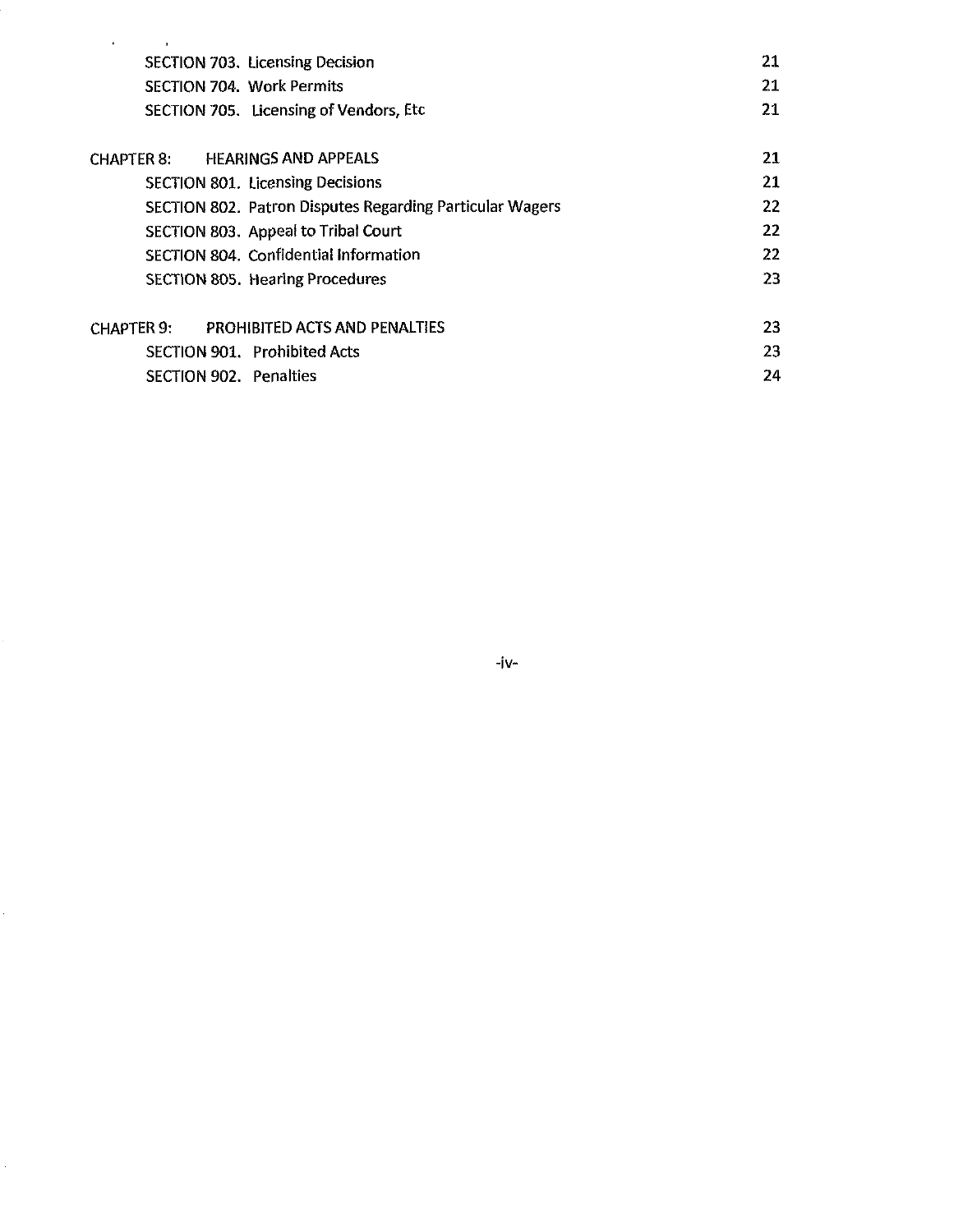# CHAPTER 1: LEGISLATIVE FINDINGS AND PURPOSE

SECTION 101. Authority. The Northern Cheyenne Tribe is a sovereign, federally-recognized lndian tribe. The Northern Cheyenne Tribal Council is authorized under Tribal law to promulgate Tribal ordinances. This Ordinance is enacted on the basis of the Tribe's inherent sovereign powers, and the lndian Gaming Regulatory Act, Pub. L. 100-497,25 U.S.C. **55** 2701 et suq. Upon approval of this Ordinance by the Chairman of the National lndian Gaming Commission, this Ordinance shall supersede and replace Tribal Ordinance No. 22 (96), which has served as the Tribe's Class II and Class III gaming ordinance since its enactment on August 19, 1996, and subsequent approval by the Chairman of the National lndian Gaming Commission.

# SECTION **102.** Findings.

**1.** Self-determination. An explicit goal of federal lndian policy, as enunciated among other places in the lndian Gaming Regulatoy Act, is to promote tribal economic development, self-sufficiency, and strong tribal government The Tribe is deeply committed to these values.

**2.** Economic Pressures. The Tribe needs additional revenues to assist it in meeting its governmental responsibilities.

3. Gaming as an Economic Enterprise. Class Ii and Class Ill Gaming are appropriate subjects for a Tribal enterprise because:

a. Congress has found that lndian tribes have the right to regulate Class II and Class Ill Gamingactivity on lndian lands if the gaming activity is not specifically prohibited by federal law and is conducted within a state which does not, as a matter of criminal law and policy, prohibit such activity. 25 U.S.C. 5 2701(5).

b. Congress has provided a statutory basis for the operation of Class II and Class Ill Gaming by lndian tribes as a means of promoting tribal economic development, selfsufficiency, and strong tribal government. 25 U.S.C. § 2702(1).

c. Montana law is not directly applicable on the Reservation, but federal law depends in part on certain policies underlying state gaming laws. Tribal gaming operations would not conflict with federal law.

SECTION **103.** Purpose. The purpose of this Ordinance is to provide for the sound regulation of all Class II and Class Ill Gaming activities within theTribels jurisdiction, to prevent improper or unlawful conduct in the course of such activities, and to promote Tribal economic development, self-sufficiency, and strong Tribal government. This Ordinance does not apply to Class I Gaming.

 $-1-$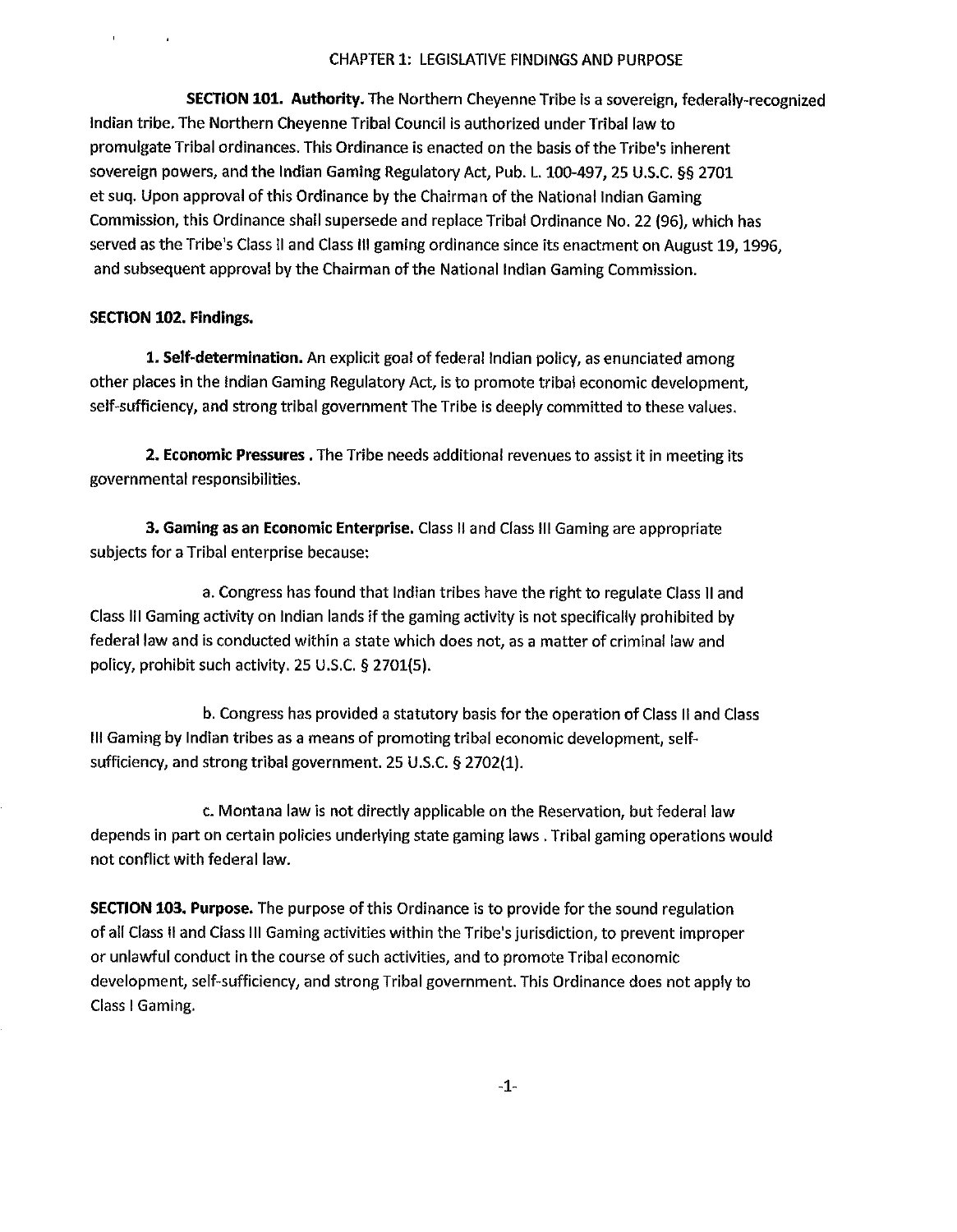#### CHAPTER **2:** GENERAL PROVISIONS

SECTION **201.** Definitions. For purpose of this Ordinance:

**1.** Applicable Law. "Applicable Law" means IGRA, the regulations promulgated by the National Gaming Commission, any other lawfully applicable federal law or regulation, this Ordinance, any regulations or orders of the Tribal Gaming Commission, any other lawfully applicable Tribal law, and the Compact.

**2.** Chairperson; Vice-Chairperson. "Chairperson" means the Commissioner chairing the Tribal Gaming Commission, and "Vice-Chairperson" means the Commissioner serving as vice-chairperson of the Tribal Gaming Commission.

3. Class I Gaming. "Class I Gaming" has the meaning set forth in IGRA at 25 U .S .C. § 2703(6) and 25 CFR § 502.2. As currently defined, it means social games solely for prizes of minimal value or traditional forms of Indian gaming engaged in by individuals as a part of, or in connection with, Tribal ceremonies or celebrations. Such gaming is not regulated by this Ordinance.

4. Class II Gaming. "Class II Gaming" has the meaning set forth in IGRA at 25 U.S.C. § 2703(7) and 25 CFR § 502.3. In general, as currently defined it includes gaming such as bingo, pull-tabs, lotto, punch boards, tip jars, instant bingo, and other games similar to bingo. It also includes certain card games (although not blackjack (21) or other "banking" card games) to the extent such games are played in conformity with State law.

**5.** Class Ill Gaming. "Class Ill Gaming" has the meaning set forth in IGRA at 25 U.S.C. § 2703(8) and25 CFR **9** 502.4. As currently defined, it includes all forms of gaming that are not Class I or Class II gaming.

**6.** Commissioner. "Commissioner" means a member of the Tribal Gaming Commission.

**7.** Compact. "Compact" means any Class Ill Gaming compact as described in IGRA at 25 U.S.C. § 2710(d) between the Tribe and the State, and any renewal, extension or amendment thereof, which is in force under IGRA, including (without limitation) the compact currently in force entitled AGREEMENT BETWEEN THE NORTHERN CHEYENNE TRIBE AND THE STATE OF MONTANA CONCERNING CLASS Ill GAMING, executed on 03-29-07 and approved by the Assistant Secretary of the lnterior for Indian Affairs on 04-12-07, which has subsequently been renewed on three occasions and, absent further renewal, will expire on 06-03-17. If there is no Compact in force and the Secretary of the Interior prescribes procedures under which Class Ill Gaming may be conducted on the Reservation as provided in IGRA at 25 U.S.C. **5** 2710(d)(7)(B)(vii) (or any amendment or successor thereof), all references to "Compact" in this Ordinance shall mean such Secretarial procedures.

**8.** Gaming Manager. "Gaming Manager" means the day-to-day manager of all Class II and Class Ill Gaming Operations on the Reservation as provided in this Ordinance.

 $-2-$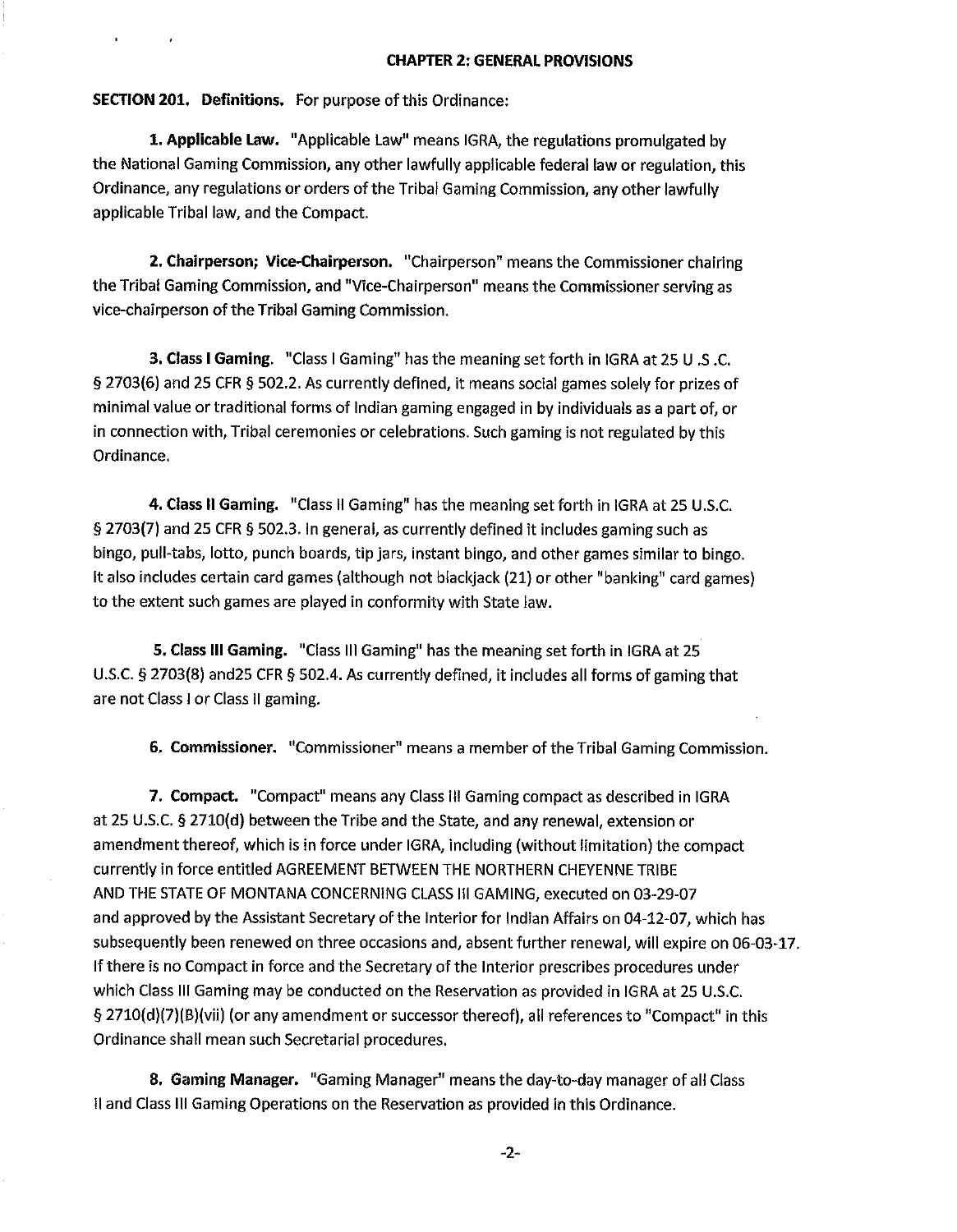**9.** Gaming Operation. "Gaming Operation" means each site, including all related improvements, facilities and equipment, that is licensed by the Tribe for the operation of Class II or Class Ill Gaming on the Reservation. Under this Ordinance a Gaming Operation must be wholly-owned by the Tribe and operated by the Tribe directly or by **a** Management Contractor retained by the Tribe.

**10.** IGRA . "IGRA" means the Indian Gaming Regulatory Act, Pub. L. 100-497,2S U.S.C. **55** 2701 et seq., including any amendments thereof.

11. Key Employee. "Key Employee" means:

a. A person who performs one or more of the following functions in a Class II or Class Ill Gaming Operation on the Reservation:

- i. bingo caller;
- ii. counting room supervisor,
- iii. chief of security;
- iv. custodian of gaming supplies or cash;
- v. floor manager;
- vi. pit boss;
- vii. dealer;
- viii. croupier,
- ix. approver of credit; or
- x. custodian of gambling devices including persons with access to cash and accounting records within such devices;
- xi. any other person designated by the Tribe as a key employee;

b. If not otherwise included, any other person whose total cash compensation with respect to the Gaming Operation is in excess of \$30,000 per year; or

c. If not otherwise included, the four most highly compensated persons in the Gaming Operation.

12. Management Contract; Management Contractor. "Management Contract" means any contract, 'subcontract, or collateral agreement between the Tribe and a contractor or between a contractor and a subcontractor, which provides for the management of all or part of a Class iI or Class Ill Gaming Operation on the Reservation. "Management Contractor" means a contractor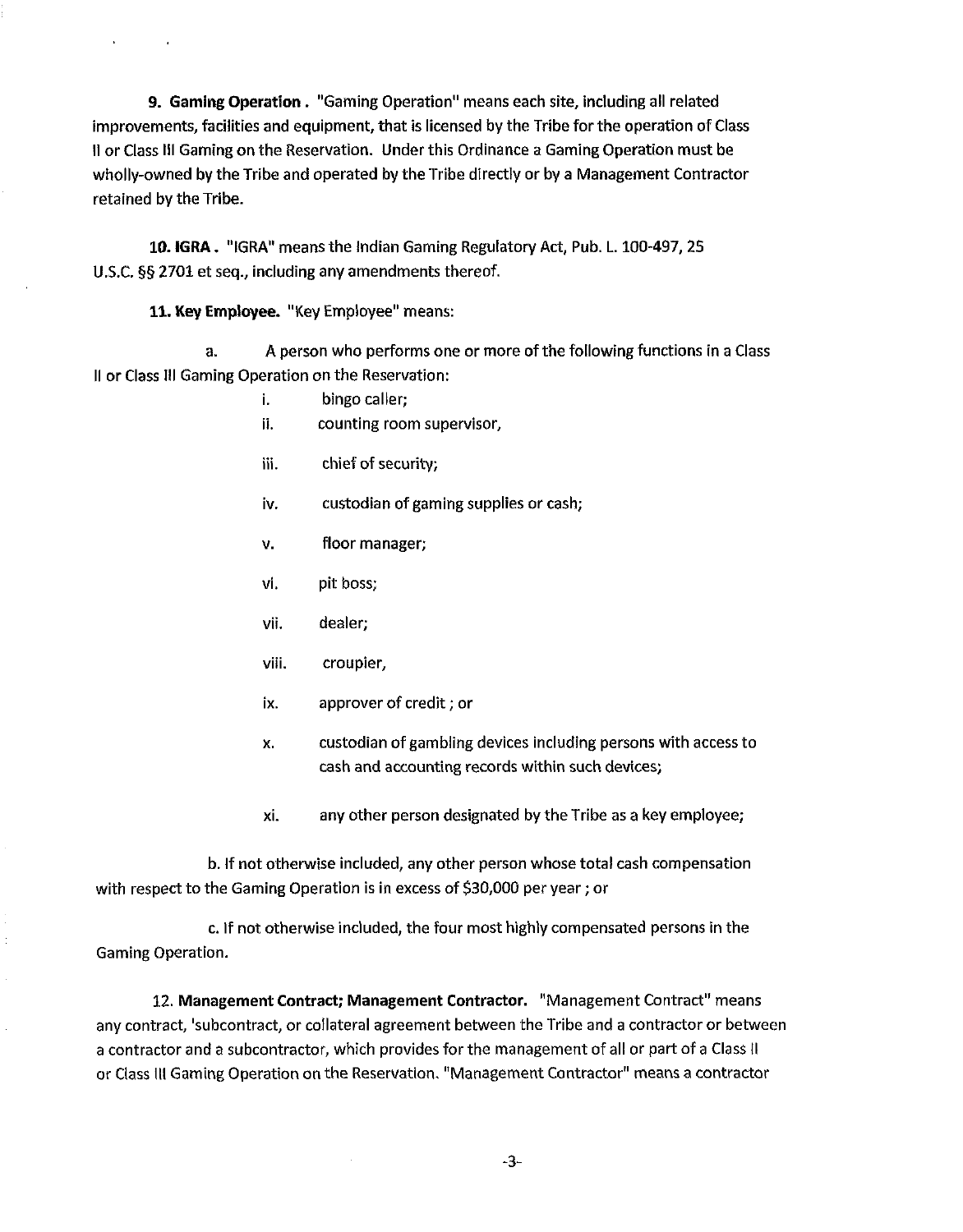or subcontractor under a Management Contract.

**13.** National Gaming Commission. "National Gaming Commission" means the National Indian Gaming Commission established by IGRA at 25 U .S.C. **5** 2704.

**14.** Net Revenues. "Net Revenues" means gross revenues of a Class I1 or Class Ill Gaming Operation, including gross revenues from gaming and interest and other earnings on such revenues, less: (a) amounts paid out as or for prizes; and (b) total gaming-related operating expenses, excluding management fees (if any).

**15.** Ordinance. "Ordinance" means this Tribal Gaming Ordinance, including any amendments hereof.

**16.** Primary Management Official. "Primary Management Official" means a person who performs one or more of the following functions in a Class II or Class III Gaming Operation on the Reservation:

a. any person having management responsibility for a Management Contract;

b. any person who has authority (i) to hire or fire gaming employees; or (ii) to set up working policy for the Gaming Operation; or

c. the chief financial officer or other person who has financial management responsibility with respect to the Gaming Operation; or

d. any other person designated by the Tribe as a primary management official;

**17.** Reservation. "Reservation" means the Northern Cheyenne Indian Reservation, including any lands which may hereafter be added thereto, and any other lands on which the Tribe may lawfully regulate or conduct a Class II or Class Ill Gaming Operation under the Applicable Law.

**18.** State. "State" means the State of Montana, and its authorized officials, agents, and representatives.

19. Tribal Council. "Tribal Council" means the Northern Cheyenne Tribal Council.

**20.** Tribal Gaming Commission; Commission. "Tribal Gaming Commission" and "Commission" each means the Northern Cheyenne Gaming Commission established by this Ordinance.

**21.** Tribe. "Tribe" means the Northern Cheyenne Tribe, and its authorized officials, agents, and representatives.

# CHAPTER **3:** AUTHORIZATION **OF** TRIBAL GAMING

SECTION 301. Tribal Gaming Authorized. The Tribal Council hereby authorizes one or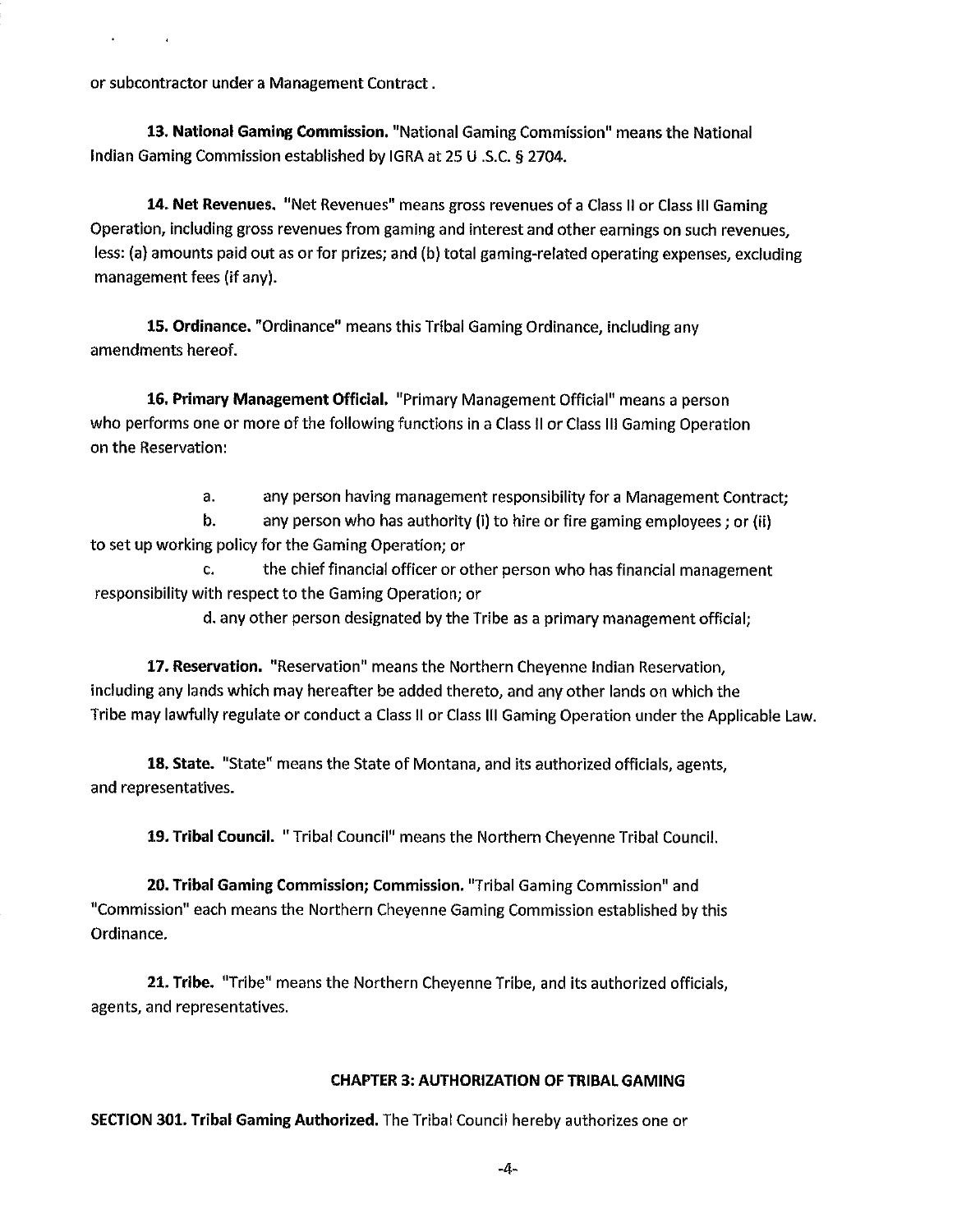more Tribally-owned Gaming Operations on the Reservation to offer all forms of Class II and Class Ill Gaming which are lawful, or which may become lawful, under Applicable Law.

SECTION **302.** Tribe to Be Sole Gaming Proprietor. The Tribe, rather than individual Tribal members or others within the jurisdiction of the Tribe, shall have the sole proprietary interest in and responsibility for the conduct of any Class II or Class Ill Gaming Operation on the Reservation. This provision shall not preclude the Tribe from entering into a lawful Management Contract under 25 U.S.C. § 2711 in connection with such a Tribally-owned Gaming Operation.

SECTION **303.** Separate License for Each Location. The Tribal Gaming Commission shall issue a separate license to each Class II or Class Ill Gaming Operation allowed to operate on the Reservation.

SECTION **304.** Negotiation of Compact Authorized. The Tribal Gaming Commission is authorized to negotiate with the State for the renewal, extension, amendment, replacement, or establishment of any Compact with the State, provided that any Compact, or renewal, extension or amendment thereof, must be specifically approved by the Tribal Council.

#### SECTION **305.** Compliance with Law; lncorporation of Compact.

1. Applicable Law. All Class II and Class IiI Gaming Operations on the Reservation shall be conducted in accordance with all Applicable Law. This Ordinance (which is part of Applicable Law) shall be construed in a manner which conforms to all other Applicable Law,

**2.** Incorporation of Compact. The terms of the Compact are hereby incorporated into this Ordinance. In the event of any inconsistency between any provisions of the Compact and this Ordinance, the Compact shall govern.

# CHAPTER **4:** TRIBAL GAMING COMMISSION

SECTION **401.** Tribal Commission Established. The Tribal Council hereby establishes a Tribal governmental agency to be known as the Northern Cheyenne Gaming Commission, which shall be responsible for the successful, safe, lawful, and honest operation of Class II and Class Ill Gaming Operations on the Reservation. The Tribal Commissioners are not allowed to gamble at the Charging Horse Casino.

#### SECTION **402.** Structure of Tribal Commission.

1. Number and Appointment. The Tribal Gaming Commission shall consist of five Commissioners. Each Commissioner shall be appointed by the Tribal President with concurrence of the Tribal Council and submit to a background investigation and meet standards as stringent as the standards established for key employees and primary management officials. The Tribal President and Tribal Vice-President shall be ex officio, non-voting members of the Tribal Gaming Commission.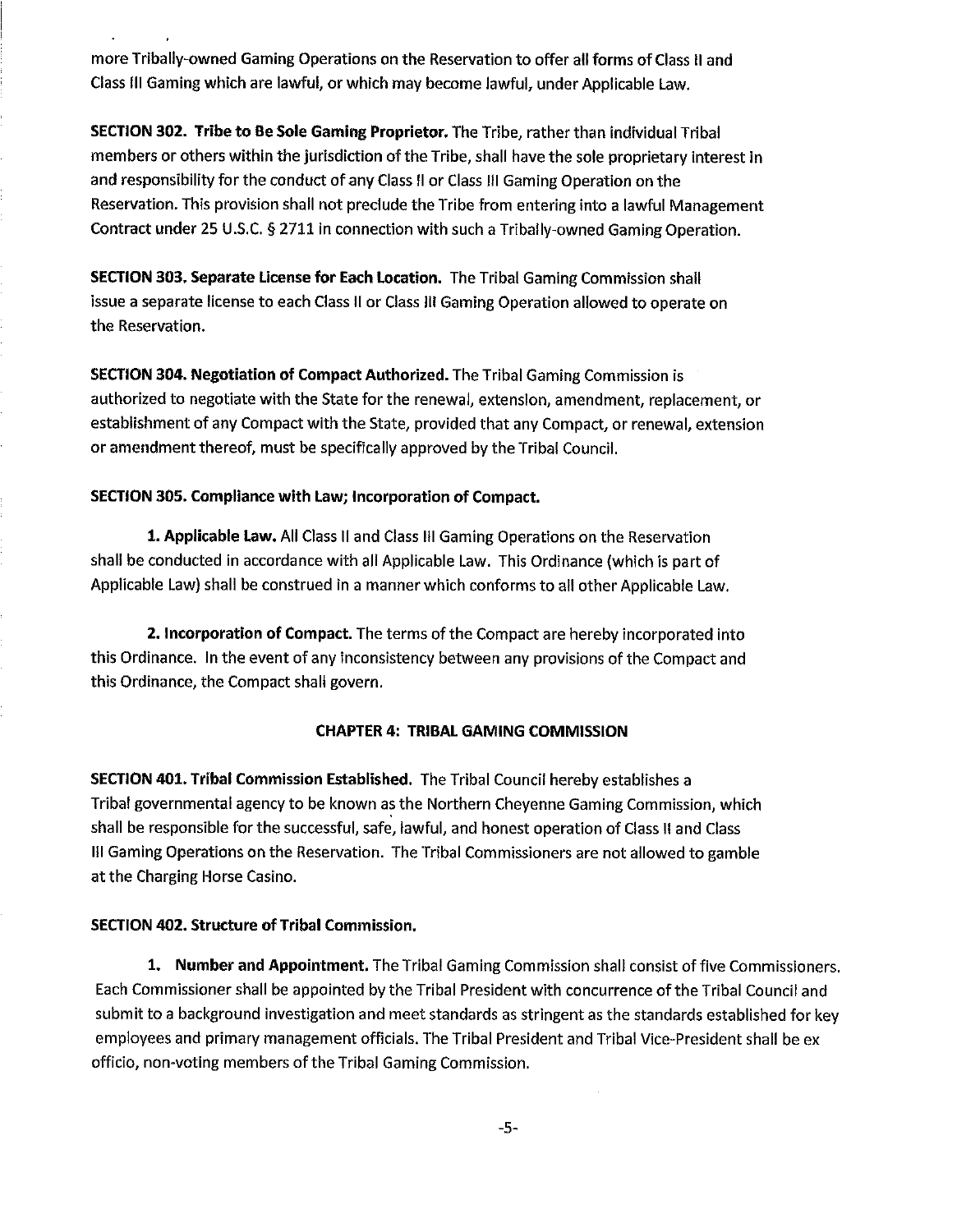**2.** Qualifications. Each Commissioner shall be a member of the Northern Cheyenne Tribe and a permanent resident of the Northern Cheyenne Indian Reservation. Commissioners shall be appointed from each of the five reservation districts, and two commissioners may be Tribal Council members. The Tribal President shall balance his appointments so Council members on the Commission serve staggered terms. Each Commissioner shall be a person of great integrity, deeply committed to the best interest of the Tribe, and capable through background, experience and/or education to competently perform the duties of office. Hereafter, before appointing a person as Commissioner under subsection 4 or 5 below, to assure that the person is qualified, the Tribal Council shall inquire into the person's background, experience, education, criminal record (if any), reputation, habits and associations, by such means as the whole Council considers warranted and appropriate.

3. Term -- Current Commissioners. The current Commissioners shall serve until the regular Tribal election of 2012 and until their successors are appointed.

**4.** Term -Future Commissioners. Ail Commissioners shall serve for four-year, staggered terms, and until their successors are appointed. Each Commissioner shall sit until their term of office has expired or they are otherwise removed. Upon expiration of his or her term of office or appointment, another member of the Tribal Council/lay person may be appointed. The same Council member or lay person may be re-appointed. After the regular Tribal election of 2012 and the regular election every four years thereafter, three Commissioner seats shall be declared open and appointments made to those seats. Two Commissioner seats shall be declared open and appointments made after the Tribe's 2014 election and every four years thereafter.

**5.** Removal and Replacement. A Commissioner may be suspended or removed at any time, without a hearing, by concurrence of the Tribal President and the Tribal Council for any reason they deem sufficient in their discretion. If a seat on the Commission becomes vacant due to removal, resignation, death, or any other reason, a replacement shall be appointed for the remainder of the replaced person's term.

**6.** Chairperson and Vice-Chairperson. From among the Commissioners, the Tribal Gaming Commission shall designate a Chairperson and Vice-Chairperson of the Commission. The Chairperson and Vice-Chairperson shall serve at the pleasure of the Commission.

**7.** Registered Agent. The Chairperson of the Tribal Gaming Commission shall be the agent for service of process pursuant to 25 CFR **5** 522.2(g).

**8.** Gaming Manager. The Tribal Gaming Commission shall appoint a Gaming Manager, who shall report to the Commission and theTribal Council, and shall have the powers and duties described in section 405 and elsewhere in this Ordinance. The Gaming Manager shall be a salaried employee whose salary shall not be based on a percentage of gaming revenues. The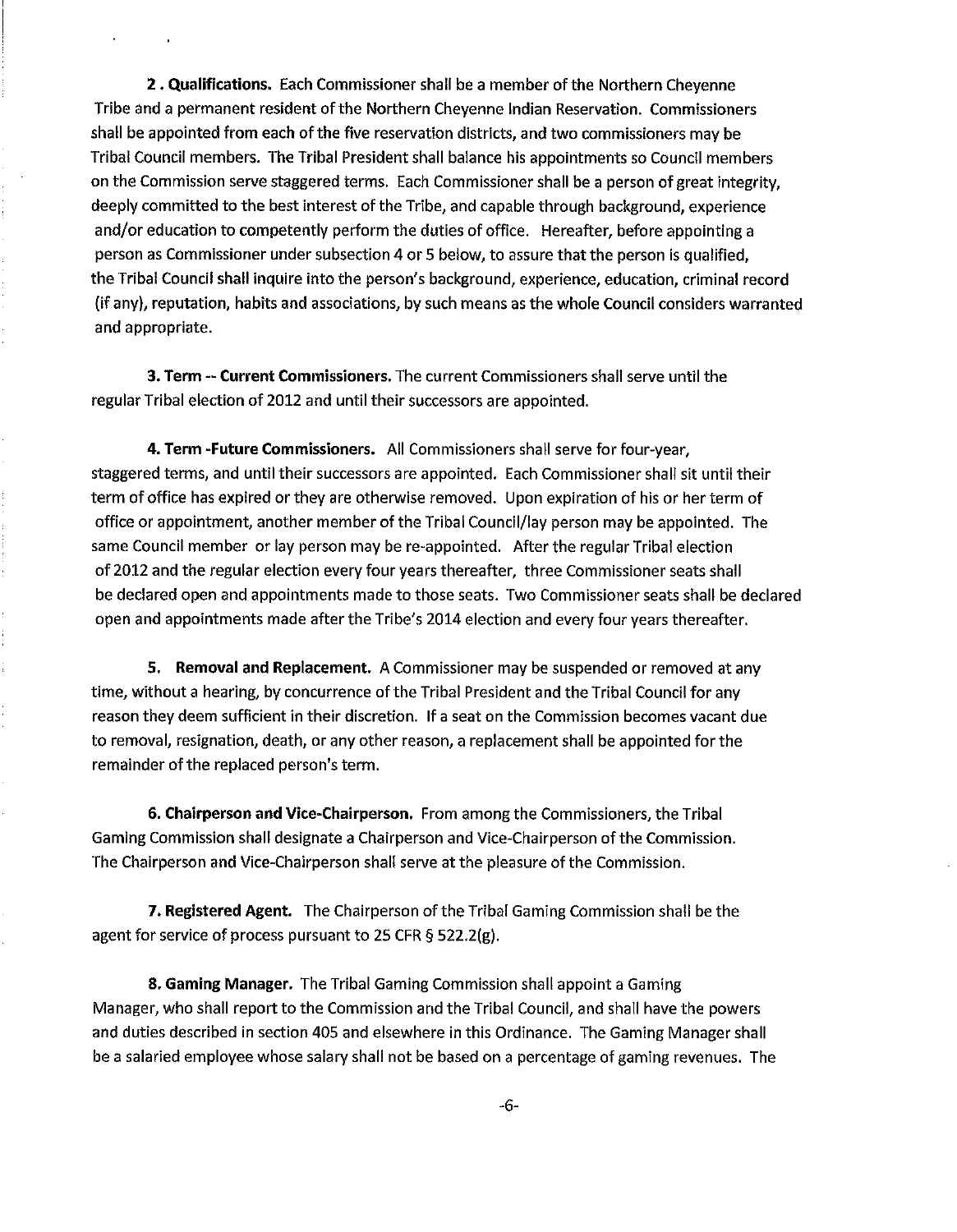Gaming Manager may be terminated at any time for cause by the Tribal Gaming Commission subject to and in accordance with all applicable provisions of the Northern Cheyenne Tribal Gaming Policies.

SECTION **403.** Powers and Duties of Tribal Commission. The Tribal Gaming Commission shall have the following powers and duties:

1. Oversight. The Tribal Gaming Commission shall have primary responsibility for oversight of Class II and Class Ill Gaming Operations on the Reservation. The Commission shall supervise the Gaming Manager and any Management Contractor, and shall report to the Tribal Council.

**2. Inspection.** The Tribal Gaming Commission may employ inspectors (all of whom shall be licensed as gaming employees under this Ordinance) who may be present at any Class II or Class Ill Gaming Operation on the Reservation during any hours of operation, and who shall be under the supervision of the Commission and (as determined by the Commission) the Gaming Manager, and shall not be under the supervision of any Management Contractor. Such inspectors shall have unfettered access to all areas and aspects of the Gaming Operation at all times, including locked or secured areas. Personnel employed by the Gaming Operation or a Management Contractor shall provide such inspectors immediate access to all such areas on request at any time. Such inspectors shall report to the Tribal Gaming Commission regarding any failure by the Gaming Operation to comply with any Applicable Law.

3. Protection of Public Health, Safety, and the Environment. The Tribal Gaming Commission shall assure that the construction, maintenance, and operation of any Class ll or Class Ill Gaming Operation on the Reservation shall at all times be conducted and maintained in a manner which adequately protects public health, safety, and the environment, and complies with all Applicable Law. In particular, the Commission shall prepare a plan for the protection of public safety and the physical security of patrons in each Gaming Operation, setting forth the respective responsibilities of the Commission, the security department of the Gaming Operation, any Tribal police agency, and if appropriate, any federal, state, or local police agency. The Tribal Gaming Commission shall review and approve floor plans and surveillance systems for each Gaming Operation on the Reservation and may confer with other governmental or private parties regarding the adequacy of such plans and systems. The Commission shall enforce the health and safety standards applicable to the Gaming Operation in accordance with this Ordinance. A Gaming Operation must obtain a certificate of compliance, which shall be issued by the Tribal Gaming Commission upon a determination that the Gaming Operation complies with such standards.

4. Resolution of Complaints. All written complaints from any person regarding any aspect of a Class Ii or Class Ill Gaming Operation on the Reservation shall be reviewed by the Tribal Gaming Commission and the complaint file shall be retained for at least 5 years. The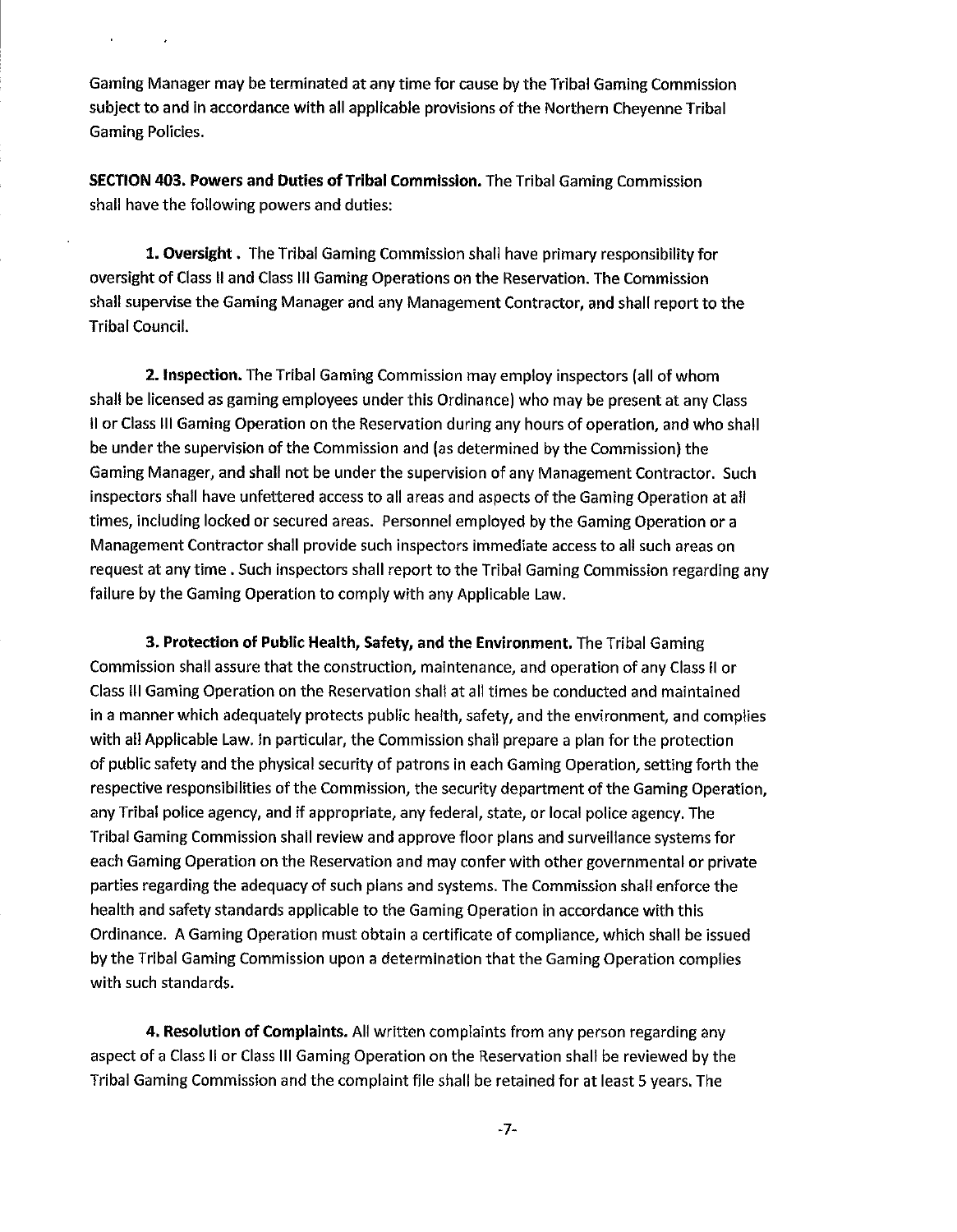Tribal Gaming Commission, including on-site inspectors, may assist in seeking agreed resolution of any complaint. The Commission may receive any complaint from an employee of the Gaming Operation or any member of the public who claims to be adversely affected by an act or omission of the Gaming Operation or any person associated with it which is alleged to be unlawful, negligent or otherwise improper and may require such remedial action as it deems appropriate to bring the Gaming Operation into compliance. The Tribal Gaming Commission may for this purpose, in its sole discretion, conduct a hearing and receive evidence with regard to such complaint if it deems an evidentiary proceeding useful to resolve such complaint, provided that the Commission shall hold hearings on licensing disputes and patron disputes regarding particular wagers as provided in sections 801 and 802.

**5.** investigations. The Tribal Gaming Commission may on its own initiative investigate any aspect of a Class II or Class Ill Gaming Operation on the Reservation to protect the public interest in the integrity of such gaming activities and to prevent or remedy improper or unlawful conduct in the course of such gaming activities. The Commission shall investigate any report of a failure of the Gaming Operation to comply with Applicable Law, and may require the Gaming Operation to take any corrective action the Commission may determine appropriate. The Tribal Gaming Commission may compel any licensee or person employed by or doing business with the Gaming Operation to appear before it and to provide such information, documents, or other materials as may be in their possession or control to assist in any such investigation.

**6.** Background Investigations; Gaming Licenses. The Tribal Gaming Commission shall conduct, or have conducted, any background investigations required or permitted under Applicable Law, and shall issue, suspend, and revoke all licenses pertaining to Class Ii or Class Ill Gaming on the Reservation.

**7.** Coordination with Other Agencies. The Tribal Gaming Commission shall coordinate its activities and cooperate with other relevant agencies, including the National Gaming Commission and other federal agencies, and any agencies of the State with which the Tribe cooperates pursuant to the Compact. The Tribal Gaming Commission may provide any information to such agencies which must or may be provided under Applicable Law.

**8.** Coordination with Private Entities. The Tribal Gaming Commission shall supervise, oversee and, to the extent appropriate, coordinate its activities with, any Management Contractor, and any other contractors, vendors, suppliers, or other private entities with any involvement in any aspect of a Class II or Class Ill Gaming Operation on the Reservation.

**9.** Regulations. The Tribal Gaming Commission may promulgate, review, and revise as necessary, regulations, rules, and procedures to govern and facilitate the operation and management of Class II or Class Ill Gaming Operations on the Reservation in accordance with Applicable Law. Such regulations, rules, and procedures shall be subject to rescission or amendment by the Tribal Council.

-8-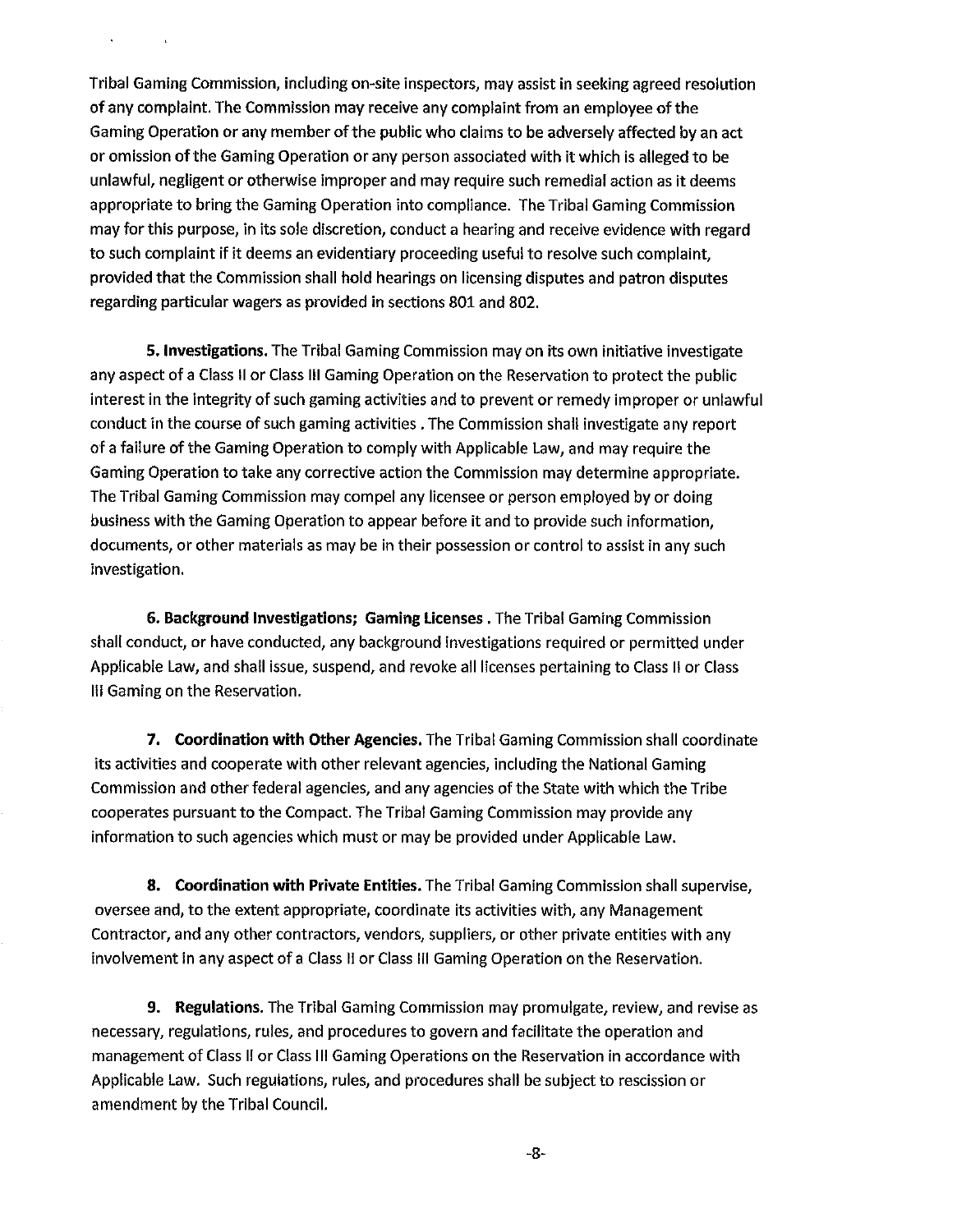10. Compact. The Tribal Gaming Commission shall take all actions necessary to assure that Class Ill Gaming on the Reservation is conducted in compliance with the Compact and that the responsibilities and duties of the Tribe and Tribal Gaming Commission set Forth in the Compact are met.

11. Establishment of List of Barred Persons. The Tribal Gaming Commission may bar any person from working or gaming in a Class II or Class Ill Gaming Operation on the Reservation if in the view of the Commission such person's history, associations, reputation, habits, or behavior poses a threat to the integrity of such gaming activities, or to the safe and lawful operation of those activities. This list may be shared with other public or private agencies under subsections 7 and 8 above.

12. Technical Standards. Consistent with Applicable Law, the Tribal Gaming Commission may promulgate, review, and revise as necessary technical standards and rules for each Class II and Class Ill game of chance operated on the Reservation.

13. Penalties. The Tribal Gaming Commission may impose penalties for violations of this Ordinance or the Compact in accordance with chapter 9 of this Ordinance.

14. Legal Remedies. The Tribal Gaming Commission may in its own name bring any civil action or criminal complaint in the courts of the Tribe, a state, or the United States to enforce the provisions of Applicable Law or to enjoin or otherwise prevent any violation of Applicable Law however, the Tribe, the Tribal Gaming Commission, and any of their respective officials, agents, and representatives acting within their authority shall retain sovereign immunity from suit in any court or tribunal, including immunity from counterciaims, except as expressly provided otherwise in this Ordinance.

15. Emergency Action **by** Commissioners. If emergency action is required to protect the public interest in the integrity of Class II or Class Ill Gaming Operations on the Reservation, or preserve the safe and lawful conduct of such operations, and there is insufficient time to convene a meeting of the Tribal Gaming Commission, the Chairperson, or two Commissioners acting in the absence of the Chairperson, may issue in the name of the Commission any order which the Commission has the power to issue to any gaming employee, Management Contractor, gaming patron, or other person within the jurisdiction **of** the Tribe, to take or refrain from any action as may be required to protect such public interest or preserve such safe and lawful operations. The Tribal Gaming Commission shall review such emergency order at its earliest opportunity and confirm, modify or vacate it. An unreviewed emergency order shall lapse within10 days, or a lesser period as specified in the order, and must so state.

**16.** Gaming Development. The Tribal Gaming Commission shall have primary responsibility for procuring and developing proposals and plans for the expansion of existing Gaming Operations and the establishment of new Gaming Operations on the Reservation, provided that no such plan or proposal may be committed to or implemented without the prior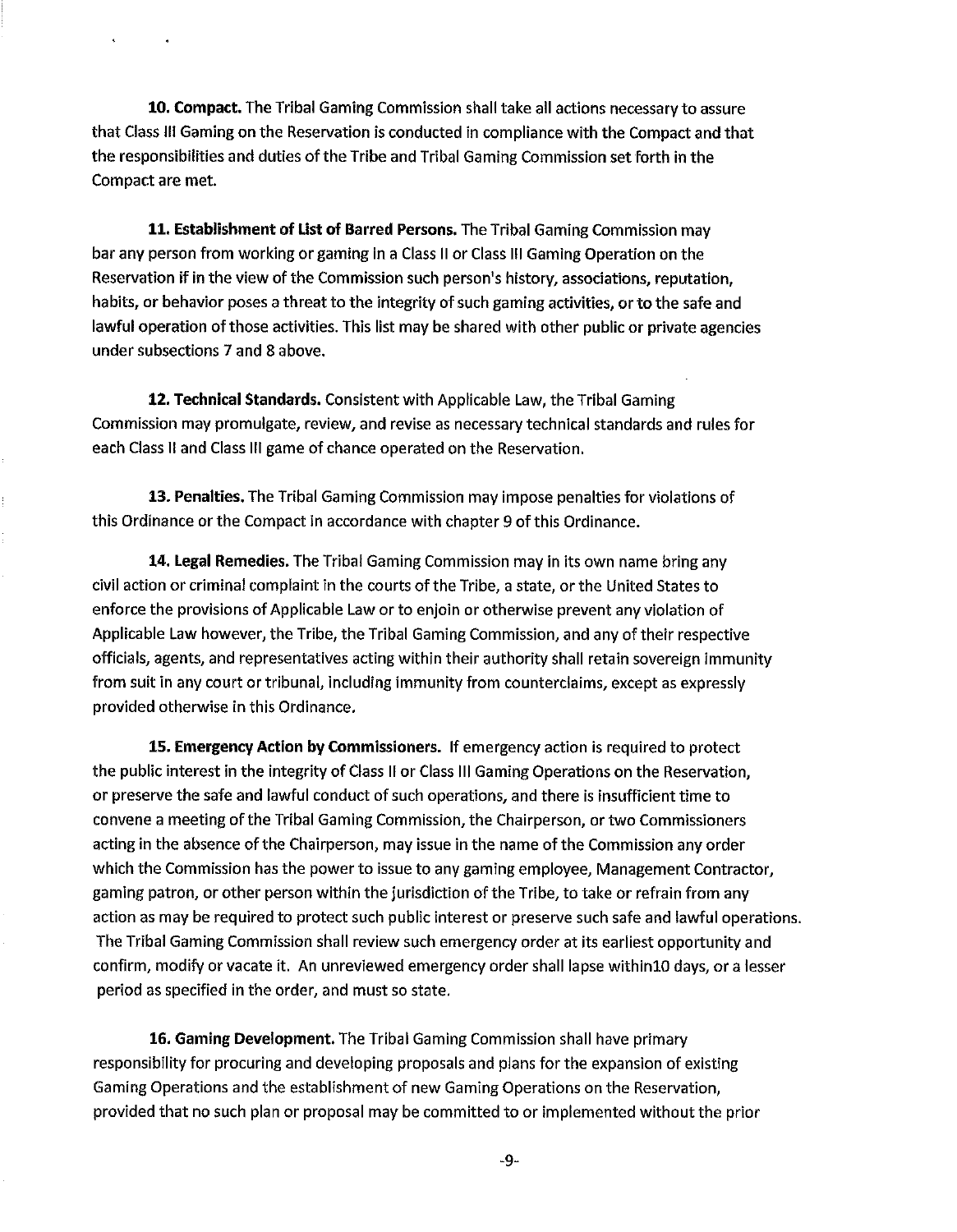approval of the Tribal Council on such terms and conditions as the Council may stipulate. Upon approval of such plan or proposal, the Tribal Gaming Commission shall oversee and report to the Council on its execution.

# SECTION 404. Tribal Commission Operations.

**1.** Quorum and Voting. Three Commissioners shall constitute a quorum. The Chairperson may vote and shall preside over all meetings. Action by the Tribal Gaming Commission shall be by affirmative vote of a majority of the Commissioners present.

**2.** Recusal. No Commissioner shall participate in any decision directly involving the gaming license, employment, or direct monetary interest of his or her spouse, child, parent, or sibling, by blood or adoption. In other cases, a Commissioner may voluntarily recuse himself/herself and decline to participate in any Tribal Gaming Commission action or decision when the member believes he/she could not act fairly or without bias, or that there would be an appearance that he/she could not so act.

**3. Chairperson.** Subject to the supervisory authority and direction of the Tribal Gaming Commission and the Council, the Chairperson shall serve as the principal spoltesperson for the Commission and shall chair Commission meetings. The Chairperson shall have such other powers and duties as may be set forth in this Ordinance or other Applicable Law, or assigned by the Tribal Gaming Commission or the Tribal Council.

**4.** Vice-Chairperson. If the Chairperson is unavailable because of recusal or any other reason, the Vice-Chairperson shall serve as acting Chairperson.

# **5.** Meetings; Removal for Non-Attendance.

a. Regular meetings of the Tribal Gaming Commission may be held at such times and places as the Commission determines. Unless otherwise specified by the Commission, no notice of such regular meetings shall be necessary. Special meetings may be called by the Chairperson, two Commissioners, or the Gaming Manager. Reasonable notice of the time and place of a special meeting shall be given. Neither the business to be transacted at, nor the purpose of any regular or special meeting, need be specified in any notice of the meeting. Minutes of every meeting shall be taken by a person designated by the Chairperson and shall be preserved with the permanent records of the Tribal Gaming Commission.

b. Any Commissioner who fails to attend or otherwise participate in three (3) consecutive regular meetings of the Commission shall be deemed removed as a Commissioner, unless the Commission determines, by affirmative vote of at least three other Commissioners, that one or more of such failures to attend should be excused.

c. Any action required or permitted to be taken at a meeting of the Tribal Gaming Commission may be taken without a meeting if all Commissioners sign a written consent to the action. Such consents shall be preserved with the minutes of the Commission.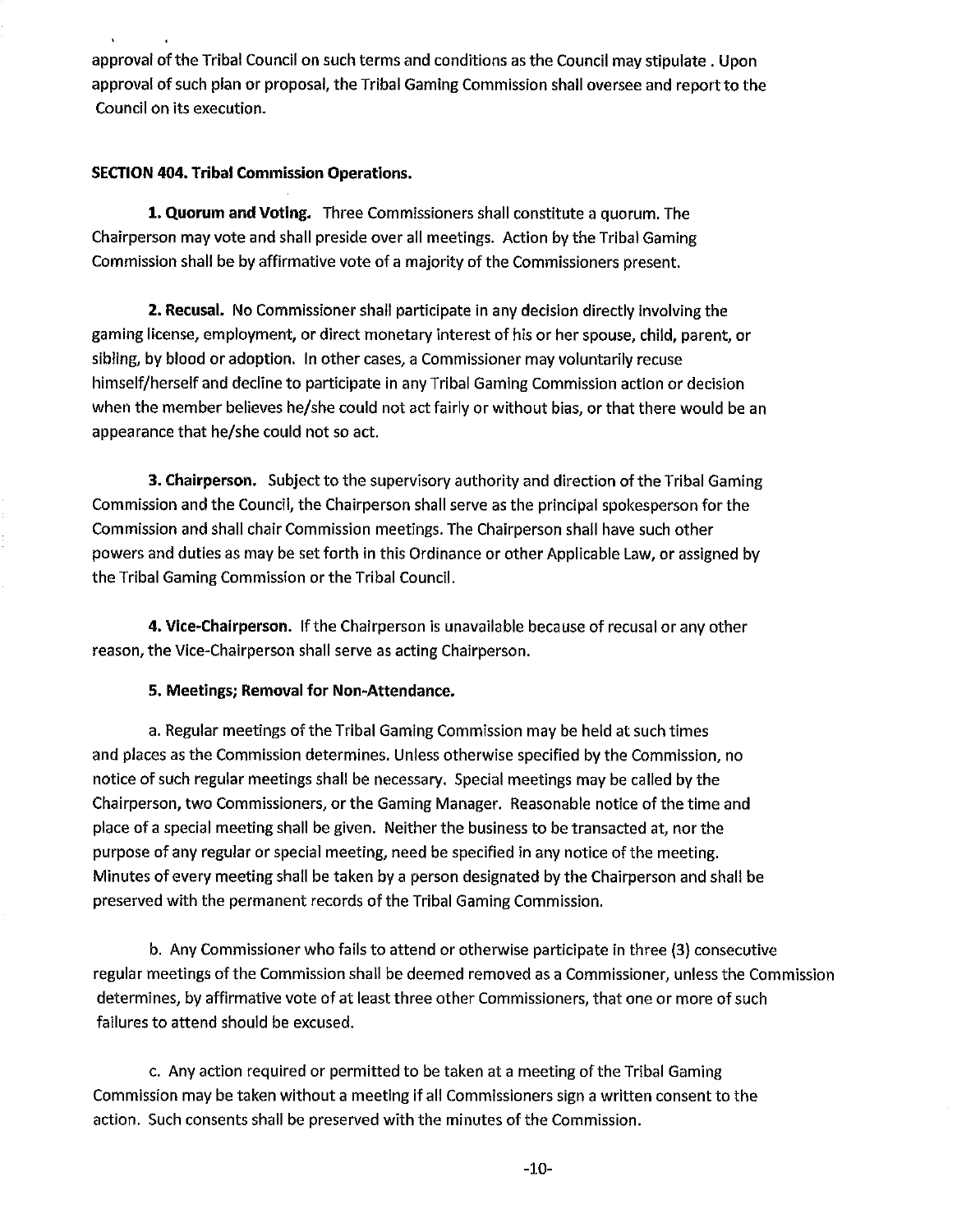d. Commissioners may participate in a Tribal Gaming Commission meeting by conference telephone or similar communications equipment by which all persons participating in the meeting can hear each other.

e. Any member of the Tribe may attend any meeting of the Tribal Gaming Commission, subject to the right of the Commission to go into executive session when considered warranted by the Commission.

**6.** Committees. The Tribal Gaming Commission may from time to time establish committees of Commissioners having such responsibilities as the Commission may determine, provided that the Commission shall not delegate its powers or duties to any committee, Commissioner, employee or agent.

**7.** Commissioners' Fees and Expenses. At rates set by the Tribal Gaming Commission in line with generally prevailing rates for service on Tribal commissions or boards, **a** fee shall be paid and out-of-pocket expenses shall be reimbursed to the Commissioners for in-person participation at Commission meetings or other functions or activities of or on behalf of the Commission (including travel time on the same day to off-Reservation sites). Such fees and expenses shall not be paid, however, to any Commissioner who is receiving compensation for the time spent or expense reimbursement as a member of the Tribal Council or as an employee of or contractor to the Tribal Gaming Commission or the Tribe.

**8.** Deposit of Funds. All funds of the Tribal Gaming Commission not otherwise invested or employed shall be deposited in interest-bearing bank or investment accounts. Each account shall be in the name of the Charging Horse Casino.

**9. Checks, Etc.** All checks, drafts, other orders for payment of money, notes or other evidences or indebtedness, and securities or other valuable instruments, issued in the name of or payable to the Charging Horse Casino, shall be signed or endorsed on behalf of the Commission by the Chairperson or Gaming Manager, provided the Commission may adopt more stringent signing or endorsement procedures.

10. Contracts. When authorized by the Tribal Gaming Commission, the Chairperson or Gaming Manager may, in the name and on behalf of the Commission, enter into contracts or execute and deliver other legal instruments. Such authorization may be general or confined to specific transactions.

**11.** Insurance. The Tribal Gaming Commission shall procure and maintain fire, theft and casualty insurance on valuable Tribal property involved in Class II or Class Ill Gaming Operations on the Reservation, general liability insurance, and other appropriate insurance, in such amounts and with such deductibies as the Commission determines prudent in light of the costs thereof and funds available to pay such costs.

12. Fiscal Year. The fiscal year of the Tribal Gaming Commission shall be the same as the fiscal year of the Tribe.

**-11-**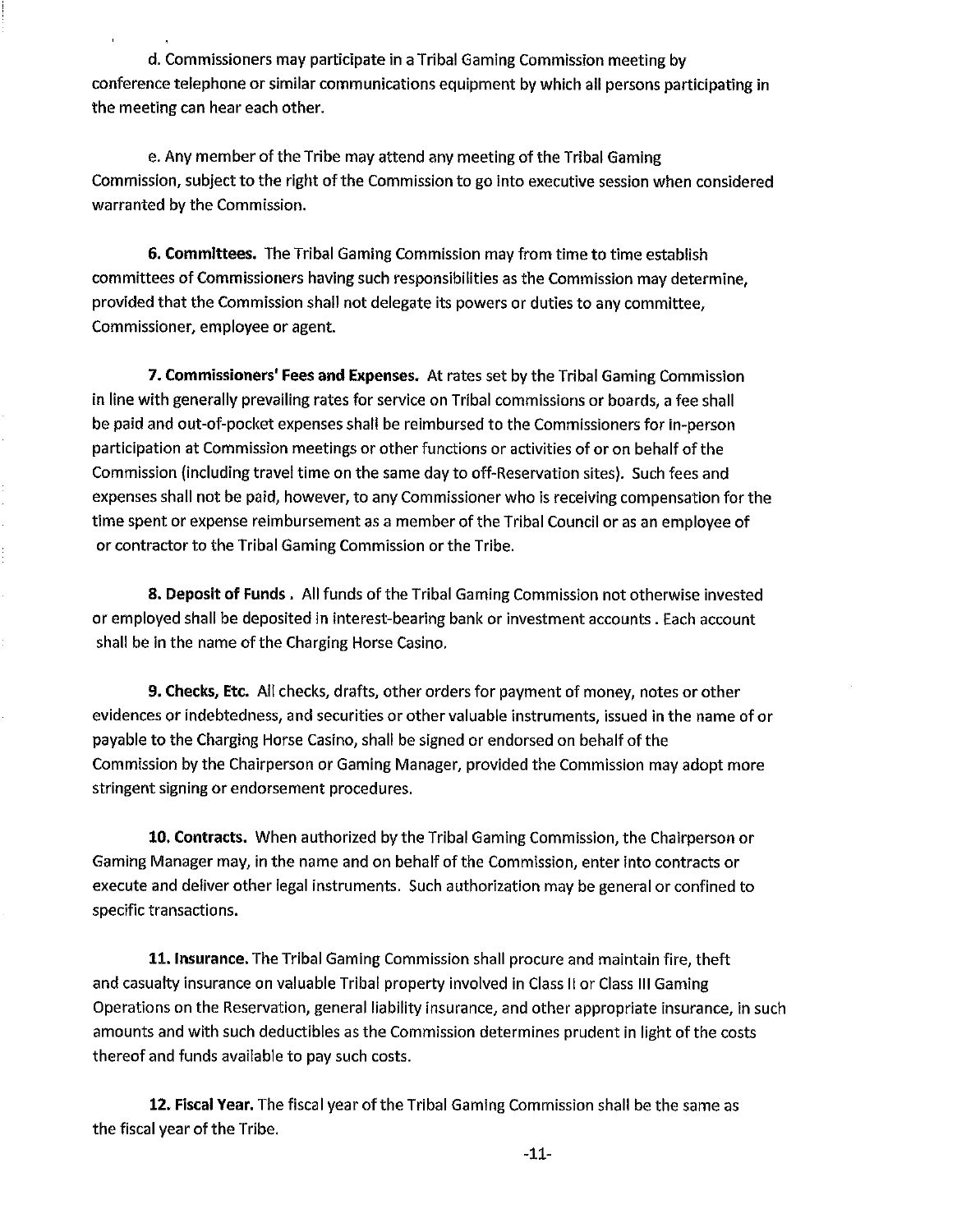13. Books and Records. The Tribal Gaming Commission shall assure that all financial books and records, minutes, and other material boolts, records, documents, correspondence and contracts of the Commission, are competently and securely maintained at the headquarters of the Commission. All such materials shall be made available at any reasonable time for inspection and copying by any Commissioner, and any duly authorized representative of the Tribal President or Tribal Council. Upon terminating office or employment, a Commissioner, Gaming Manager, and employee and agent of the Tribal Gaming Commission shall turn over to his/her successor or the Chairperson or Gaming Manager, in good order, all monies, boolts, records, minutes, documents, contracts, or other property of the Commission in his/her custody or control.

SECTION 405. Powers and Duties of Gaming Manager. Subject to the supervisory authority and direction of the Tribal Commission and its Chairperson, the Gaming Manager shall have the following powers and duties with respect to Class II and Class Ill Gaming Operations on the Reservation, in addition to such other powers and duties as may be set forth in this Ordinance or other Applicable Law, or assigned by the Tribal Gaming Commission or the Tribal Council:

1. Day-to-Day Management. The Gaming Manager shall manage the day-to-day activities of the Gaming Operations, in a manner which assures that all aspects of such operations comply with Applicable Law, including any necessary or appropriate coordination with the State, the National Gaming Commission, or other government agencies.

**2.** Oversight. The Gaming Manager shall oversee the proper generation of revenues, making of expenditures, and keeping of books and records of the Gaming Operations.

3. Licensing. The Gaming Manager shall conduct or arrange for background investigations, and make recommendations to the Tribal Gaming Commission regarding its grant or denial of any license.

4. Hire, Supervise and Fire. The Gaming Manager shall hire, supervise, train, and discharge employees, at pay scales and other forms of compensation or benefits approved by the Tribal Gaming Commission, provided that Primary Management Officials may be hired and discharged only with the prior approval of the Commission.

**5.** Purchasing. The Gaming Manager shall purchase and sell personal property used or to be used in the Gaming Operations, within specified limits approved by the Tribal Gaming Commission.

**6.** Planning. The Gaming Manager shall assist with planning, budgeting, expansion, and development of the Gaming Operations.

**7. Reporting.** The Gaming Manager shall report frequently to the Chairperson and regularly to the Tribal Commission with respect to all material aspects of the Gaming Operations; and, as directed or otherwise required, report to the Council regarding the Gaming Operations.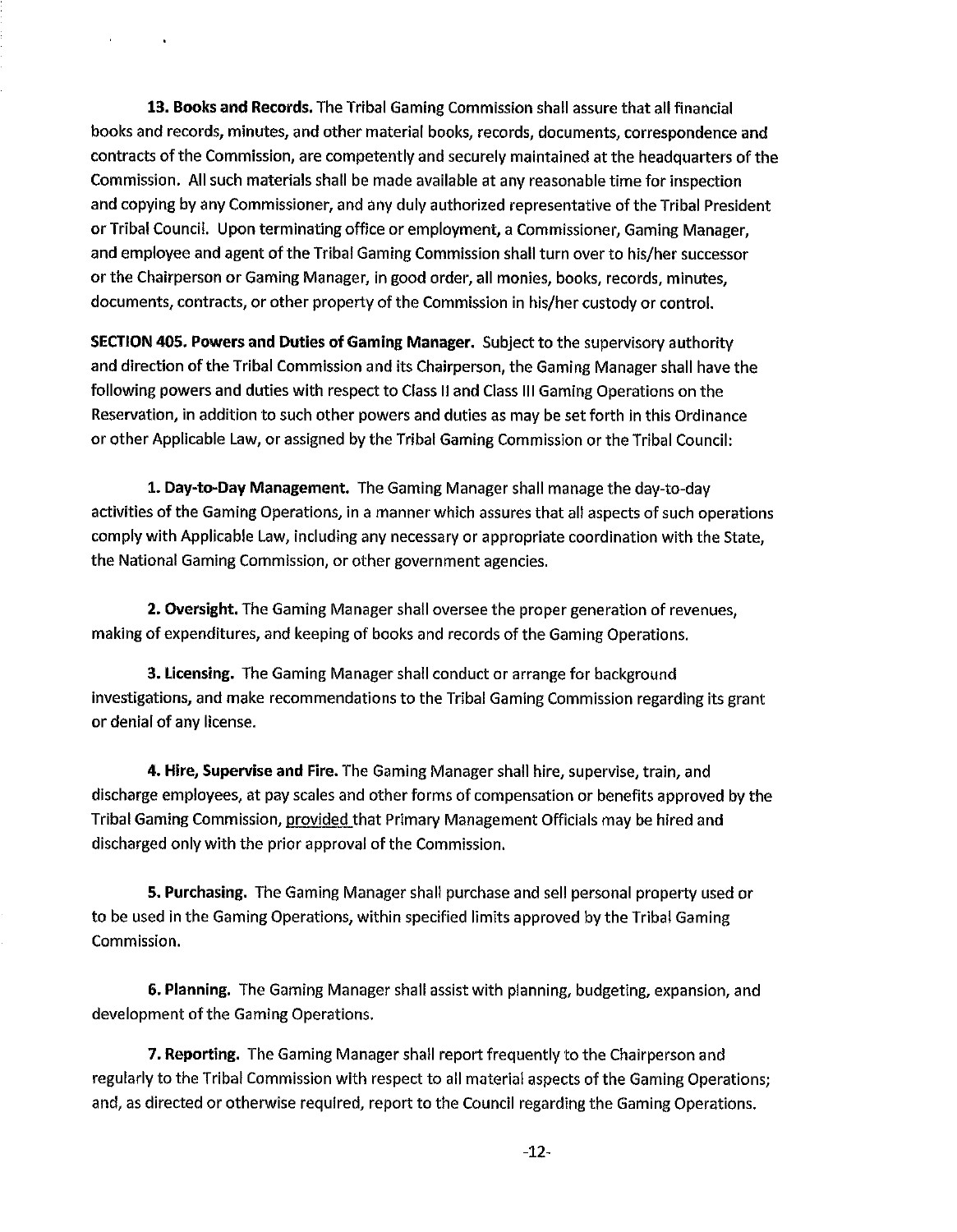**8.** Patron Disputes. The Gaming Manager shall attempt to resolve gaming patron disputes, and shall remove or arrange for the removal of disruptive or disorderly persons from Gaming Operation premises.

**9.** Hearings. If delegated the authority to do so by the Tribal Gaming Commission, the General Manager shall conduct hearings, investigations, or inquiries. In connection therewith, the Gaming Manager shall have authority to compel the production of any information or documents and otherwise exercise the investigatory powers of the Commission.

**10.** Emergency Orders. If emergency action is required to protect the public interest in the integrity of the Gaming Operations, or preserve the safe and lawful conduct of such operations, and there is insufficient time under section 403.15 to convene a meeting of the Tribal Gaming Commission, locate the Chairperson, or locate two Commissioners, the Gaming Manager may issue in the name of the Commission any order which the Commission has the power to issue to any gaming employee, Management Contractor, gaming patron, or other person within the jurisdiction of the Tribe, to take or refrain from any action as may be required to protect such public interest or preserve such safe and lawful operations. The Tribal Gaming Commission shall review such emergency order at its earliest opportunity and confirm, modify or vacate it. An unreviewed emergency order shall lapse within 10 days, or a lesser period as specified in the order, and must so state.

# CHAPTER **5:** FINANCIAL MATTERS

SECTION **501.** Application of Net Revenues. Net revenues from all Class II and Class Ill Gaming Operations on the Reservation shall be applied as follows:

**1.** Youth, Elderly, Health and Education. 50% of the Net Revenues for each fiscal year shall be used to fund Tribal youth, elderly, health, and education programs . At any time during the fiscal year, the Tribal Council may direct that 50% of accrued and unallocated Net Revenues be made available for use in such programs. Promptly after the close of each fiscal year, the Tribal Gaming Commission shall assure that 50% of the total Net Revenues for the fiscal year have been made available for use in such programs. All such allocations made during or after the close of the fiscal year shall be accompanied by a report to the Tribal Council describing how the sum was calculated and containing sufficient information to enable verification of the calculation. The Tribal Council shall allocate this entire annual sum among the four programs, in such relative proportions as the Tribal Council considers appropriate.

**2.** Capital Costs and Reserve Accounts. The remaining 50% of the Net Revenues for each fiscal year shall be allocated by the Tribal Gaming Commission among the following uses, in such relative proportions as the Commission considers appropriate: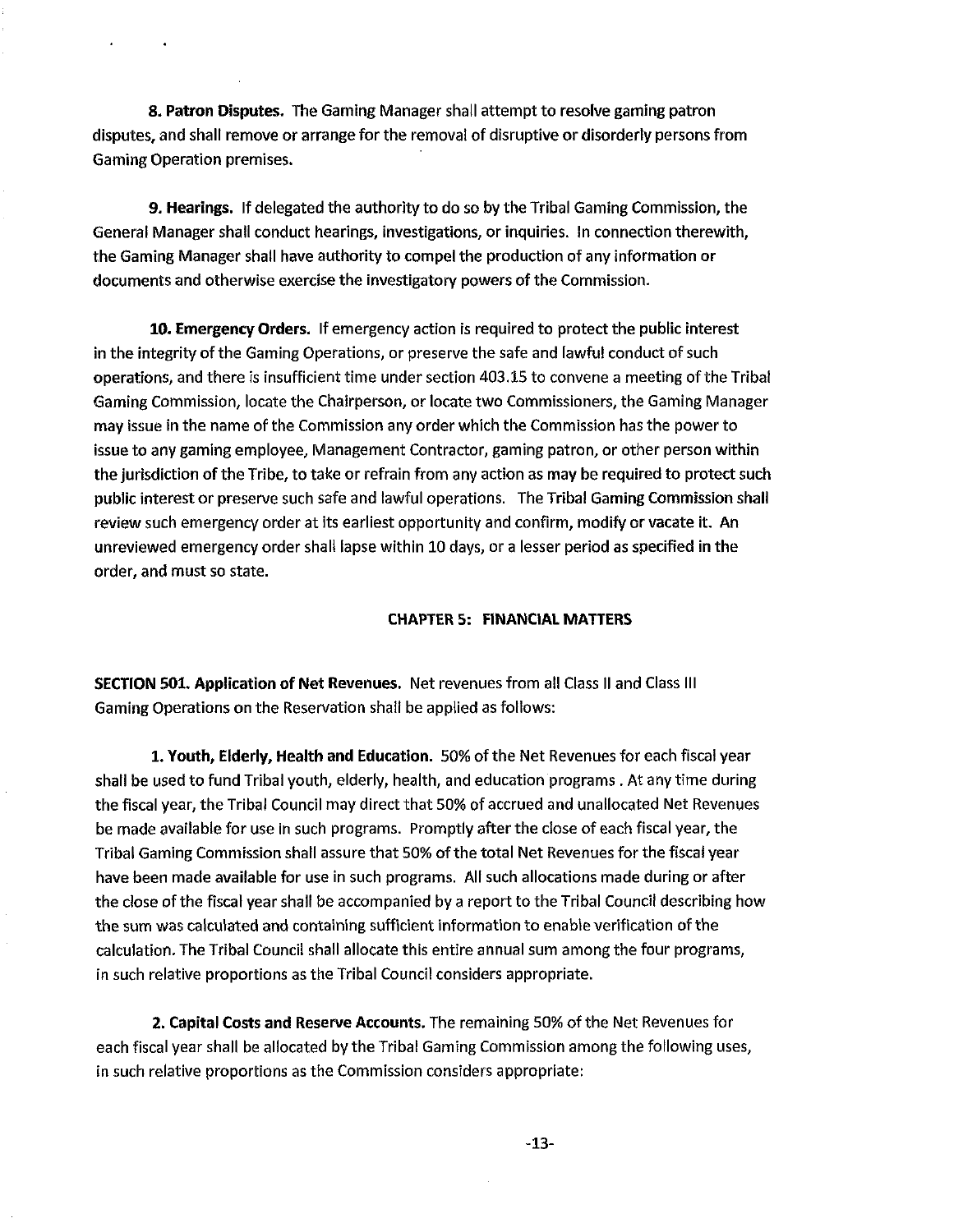a. Pay as they become due costs ("Capital Costs") for the following:

- acquisition by purchase, lease or other means of machines, devices, equipment, fixtures, sites, buildings, and other facilities for use in the Gaming Operations
- upgrading, expansion or repair of such items
- planning and implementing expansion of existing or development of new Gaming Operations provided such expansion or development has been approved by the Tribal Council as required by section 403 **.I6**

b. Fund a Capital Costs Reserve Account as a reserve for the payment of future Capital Costs.

c. Fund an Operating Costs Reserve Account as a reserve for the payment of future operating costs of the Gaming Operations ("Operating Costs").

3. No Per Capitas. Under no circumstances shall any Net Revenues from Class II or Class Ill Gaming Operations on the Reservation be used to fund per capita payments.

SECTION 502. Deposit of Receipts. The Tribal Gaming Commission and Gaming Manager shall assure that:

**1.** Daily. All revenues from Class II and Class Ill Gaming Operations on the Reservation are deposited on a daily basis in interest-bearing bank or investment accounts in the name of the Charging Horse Casino.

SECTION **503.** Quarterly Reports to Council. Promptly after the end of each quarter of the fiscal year, the Chairperson, Gaming Manager, and Tribal Treasurer shall jointly prepare a written report on Class II and Class Ill Gaming Operations and present it to the Tribal Council and the Tribal President. Without limitation, each report shall provide the following information for the quarter and fiscal year to-date in reasonable detail and with accompanying explanations:

- Net Revenues
- Operating Costs
- Capital Costs
- sums deposited in and current balance of Operating Costs Reserve Account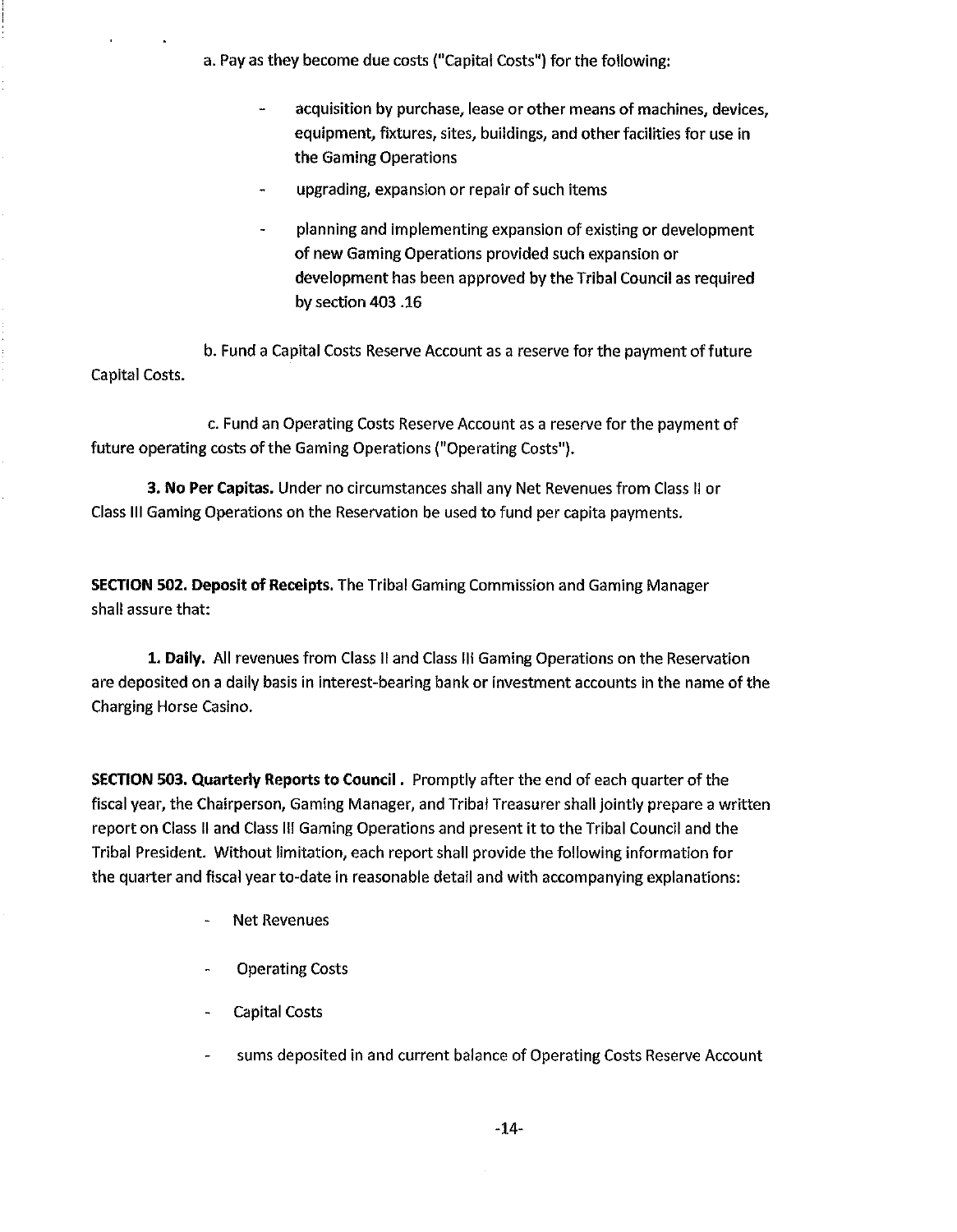- sums deposited in and current balance of Capital Costs Reserve Account
- any other information necessary to adequately describe the performance of the Gaming Operations during the reporting period

SECTION **504.** Audits. Separate and apart from any audit of other Tribal operations, all Class Ii and Class Ill Gaming Operations on the Reservation shall be audited annually by an independent certified public accountant as required under 25 CFR **5** 522.4(b)(3). Copies of the annual audit shall be provided to the Tribal Council, the Tribal President, and each Commissioner. All gaming-related contracts that result in purchase of supplies, services, or concessions for \$25,000 or more in any year shall be specifically included within the scope of such audit. The audit shall include (without limitation) a profit and loss statement and an inventory of all machines, devices, equipment, and fixtures involved in the Gaming Operations. The audit shall be completed by December 30th of each year. TheTribal Gaming Commission or Tribal Council may call for special audits at any time. The Tribe shall submit to the National Indian Gaming Commission a copy of the audit and management letter setting forth the results of each annual audit within 120 days after the end of each fiscal of the gaming operation.

# **CHAPTER 6: BACKGROUND INVESTIGATIONS PRIMARY MANAGEMENT OFFICIALS AND KEY EMPLOYEES.**

÷.

SECTION **601.** Required Background Investigations. All Primary Management Officials and Key Employees of any Class II or Class Ill Gaming Operation on the Reservation, including the Gaming Manager, shall be subject to background investigations as required by Applicable Law. A background investigation shall be conducted at the outset of employment, and shall be ongoing. The Tribal Gaming Commission may, pursuant to Compact or other agreement, accord responsibility to the State or some other entity with respect to background investigations. Otherwise, the Tribal Gaming Commission shall be directly responsible for such investigations.

SECTION **602.** Statement of Responsibilities. The Tribe shall bear ultimate responsibility for background investigations, and shall make eligibility determinations under section 607. Once a Gaming Manager has been fully investigated and appointed, the Tribal Commission may delegate to the Gaming Manager the duty of conducting or causing to be conducted background investigations regarding other Key Employees and Primary Management Officials, subject to the review and approval of the Tribal Commission.

SECTION **603.** Notices on Application Forms. Any application form for a Key Employee or Primary Management Official shall include the following privacy notice and a notice regarding penalties for false statements: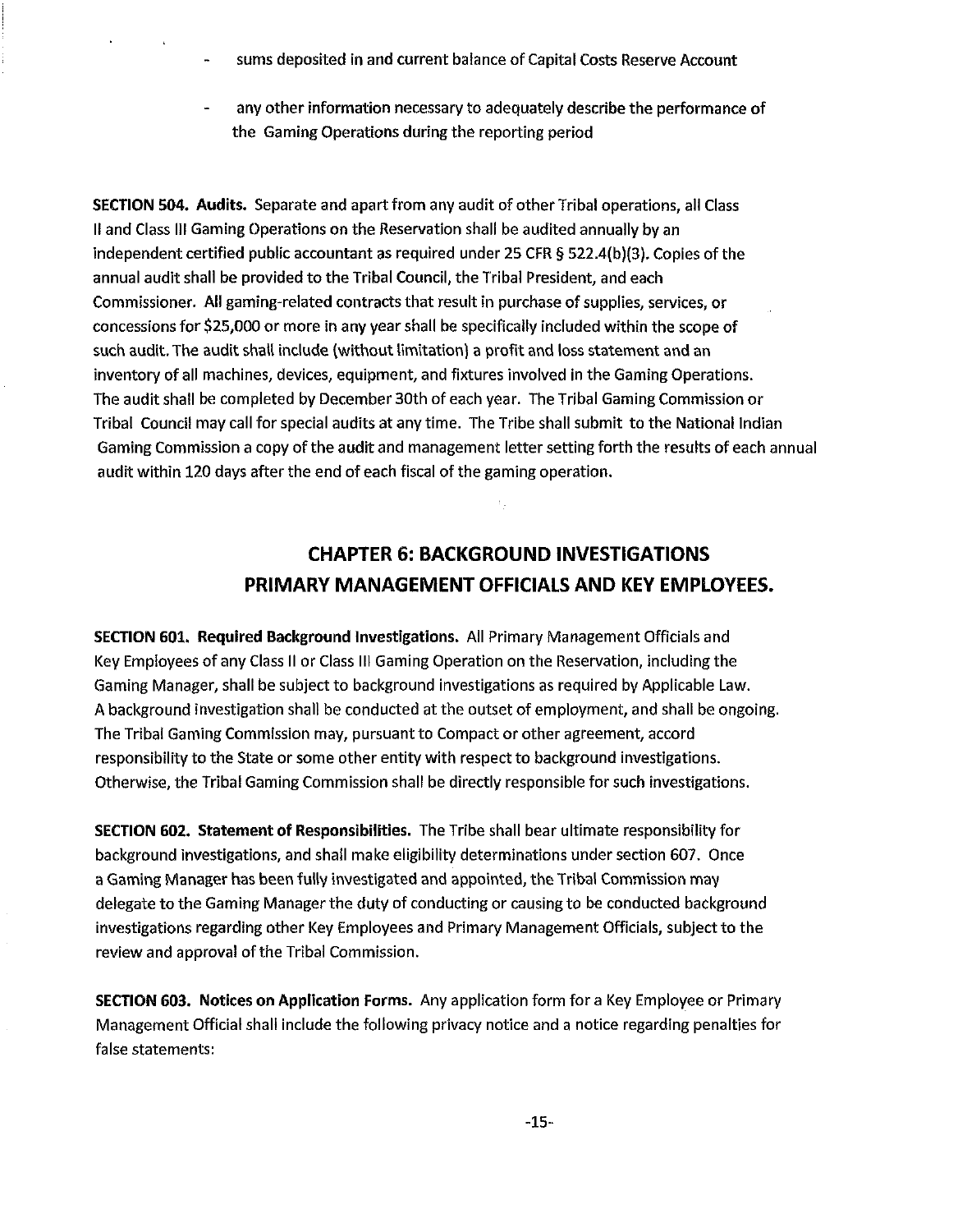in compliance with the Privacy Act of 1974 the following information is provided: Solicitation of the information on this form is authorized by 25 U.S.C. **5** 2701, et seq. The purpose of requested information is to determine the eligibility of individuals to be granted a gaming license. The information will be used by the Tribal gaming regulatory authorities and by the National Indian Gaming Commission members and staff who have need for the information in the performance of their official duties. The information may be disclosed to appropriate Federal, Tribal, State, local, or foreign law enforcement and regulatory agencies when relevant to civil, criminal, or regulatory investigations or prosecutions or when pursuant to a requirement by the Northern Cheyenne Tribe or the National Indian Gaming Commission in connection with the issuance, denial or revocation of a gaming license, or investigations of activities while associated with the Northern Cheyenne Tribe or a Gaming Operation. Failure to consent to the disclosures indicated in this notice will result in the Northern Cheyenne Tribe's being unable to license you as a Primary Management Official or Key Employee in gaming on the Northern Cheyenne Reservation. The disclosure of your social security number is voluntary. However, failure to supply your social security number may result in errors in processing your application.

A false statement on any part of your application may be grounds for denying a license or the suspension or revocation of a license. Also you may be punished by fine or imprisonment for your false statement under 18 U.S.C. **5** 1001.

SECTION **604.** Notices to Existing Employees. The Tribal Gaming Commission shall give written notice to existing Key Employees and Primary Management Officials that they shall either:

- complete a new application form that contains the Privacy Act and false statement notices set forth in section 603; or
- sign a statement that contains the Privacy Act notice, a consent to the routine uses described in that notice, and the false statement notice.

SECTION **605.** Information from Applicants. The Tribal Gaming Commission shall request from each Primary Management Official and Key Employee at least the following information:

1. Full name, other names used (oral or written), social security number(s), birth date, place of birth, citizenship, gender, all languages (spoken or written).

2. Currently and for the previous 5 years: all business and employment positions held, ownership interests in those businesses, business and residence addresses, and drivers license numbers.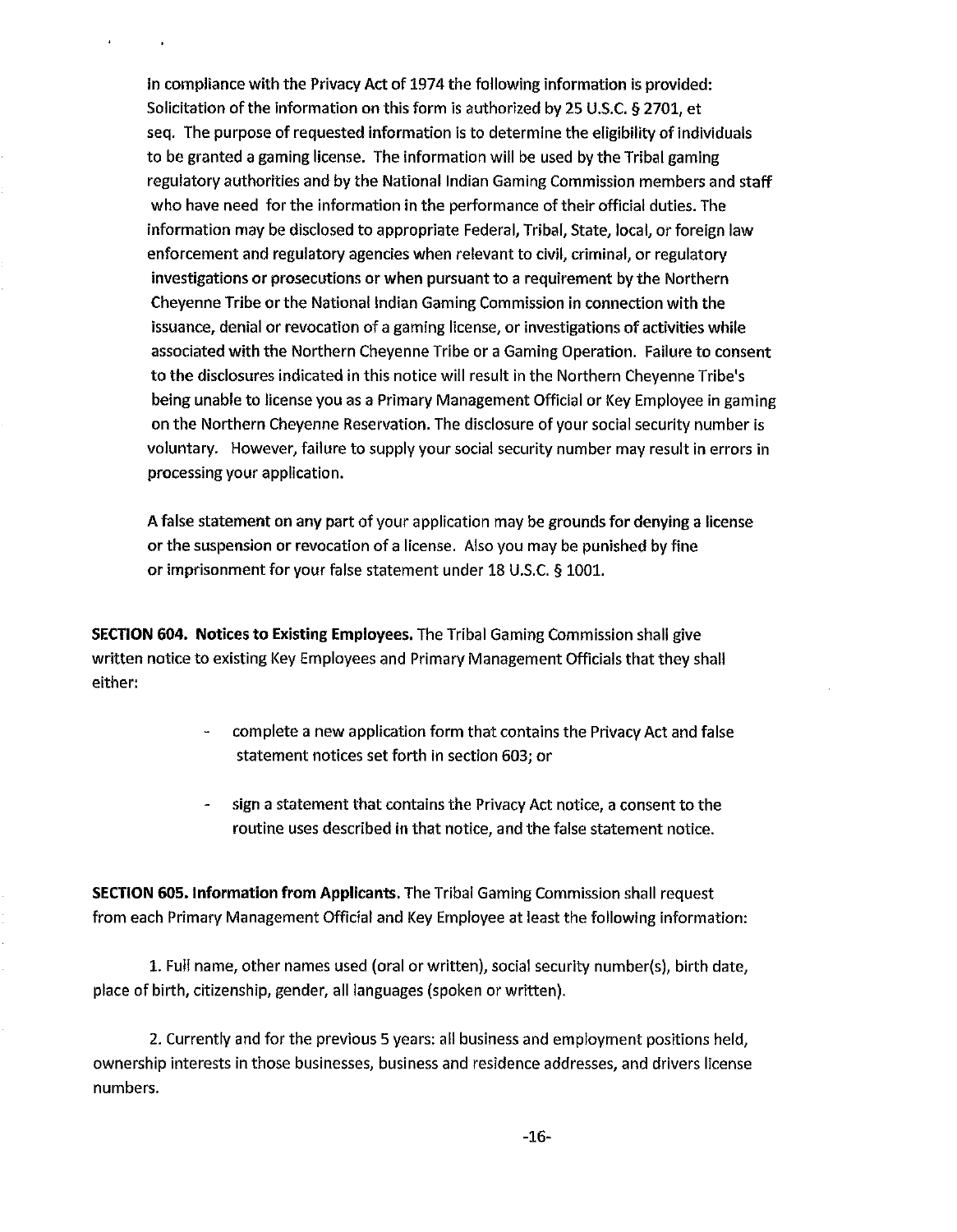3. The names and current addresses of at least three personal references, including one personal reference who was acquainted with the applicant during each period of residence listed under subsection 2 above.

4. Current business and residence telephone numbers.

5. A description of any existing and previous business relationship with Indian tribes, including ownership interests in those businesses.

6. A description of any existing and previous business relationships within the gaming industry, including ownership interests in those businesses.

7. The name and address of any licensing or regulatory agency with which the person has filed an application for a license or permit related to gaming, whether or not such license or permit was granted.

8. For each felony for which there is an ongoing prosecution or a conviction, the charge, the name and address of the court involved, and the date and disposition if any.

9. For each misdemeanor conviction or ongoing misdemeanor prosecution (excluding minor traffic violations) within 10 years of the date of the application, the name and address of the court involved and the date and disposition.

10. For each criminal charge (excluding minor traffic charges) whether or not there is a conviction, if such criminal charge is within 10 years of the date of the application and is not otherwise listed pursuant to subsection 8 or 9 above, the criminal charge, the name and address of the court involved and the date and disposition.

11. The name and address of any licensing or regulatory agency with which the person has filed an appiication for an occupational license or permit, whether or not such license or permit was granted.

12. A photograph.

13. Any other information the Tribal Gaming Commission or Tribal Council deems relevant.

14. Fingerprints certified as adequate by a professional law enforcement agency. The Tribal Gaming Commission shall arrange for the obtaining and processing of fingerprints through the NlGC - Federal Bureau of Investigation Department.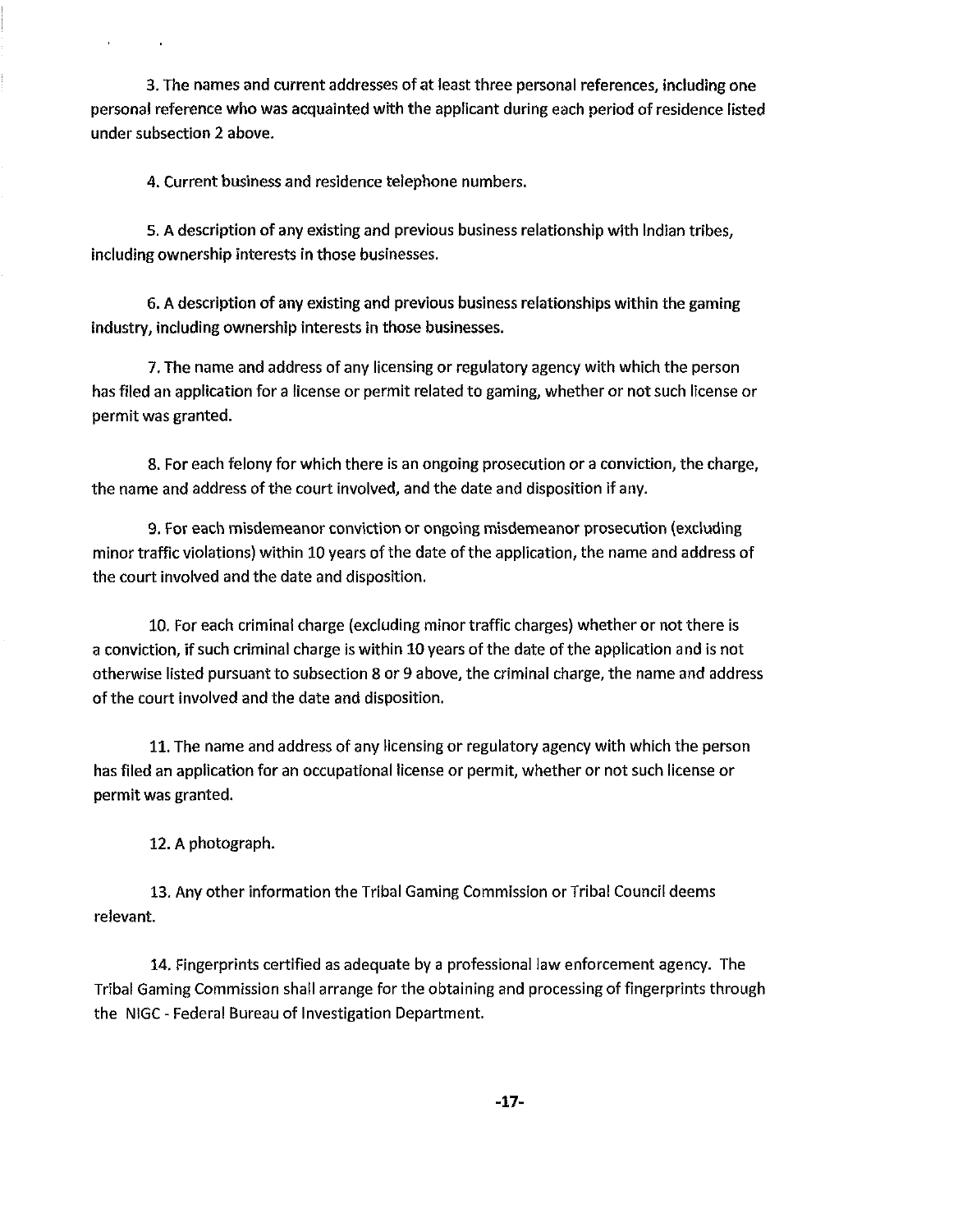# SECTION **606.** Rules Regarding Background Investigations.

1. Confidentiality of Third Party Sources. The Tribe, the Tribal Gaming Commission, and all affiliated agents and employees shall keep confidential the identity of each person interviewed in the course of a background investigation.

**2.** Retention of Records. The Tribal Gaming Commission shall retain applications for employment and reports (if any) of background investigations for at least 3 years from the later of the date made or date of termination of employment. Such records shall be made available on request of the Tribal Council or the National Gaming Commission.

3. Content of Investigative Report. Background investigations must be of sufficient quality to enable the Tribal Gaming Commission to make a determination under section 607. All relevant information submitted by the applicant should be verified by written or oral communication and noted in the report. The investigation must include a thorough inquiry into the applicant's prior activities, criminal record, if any, and reputation, habits and associations. It must also include interviews with a sufficient number of knowledgeable people such as former employers, personal references, and others referred to in order to provide a basis for the Tribal Gaming Commission to make a finding concerning the eligibility for employment in a Gaming Operation on the Reservation. The disposition of all potential problem areas noted and disqualifying information obtained must be thoroughly documented. An investigative report shall include :

- a. a statement of all steps taken in conducting the background investigation;
- b. a statement of the results obtained;
- c. a statement of the conclusions reached by the investigator; and
- d. the bases for those conclusions.

#### SECTION **607.** Eligibility Determinations.

1. The Tribal Gaming Commission shall carefully review a person's prior activities, criminal record, if any, and reputation, habits, and associations to make a finding concerning the person's eligibility for a position as a Key Employee or Primary Management Official in Class II or Class Ill Gaming Operations on the Reservation. If the Tribal Gaming Commission in the course of this review determines that such involvement may pose a threat to the public interest or to the effective regulation of such gaming, or might create or enhance the dangers of unsuitable, unfair, or illegal practices and methods and activities in the conduct of such gaming, no Class II or Class Ill Gaming Operation on the Reservation may employ that person as a Key Employee or Primary Management Official.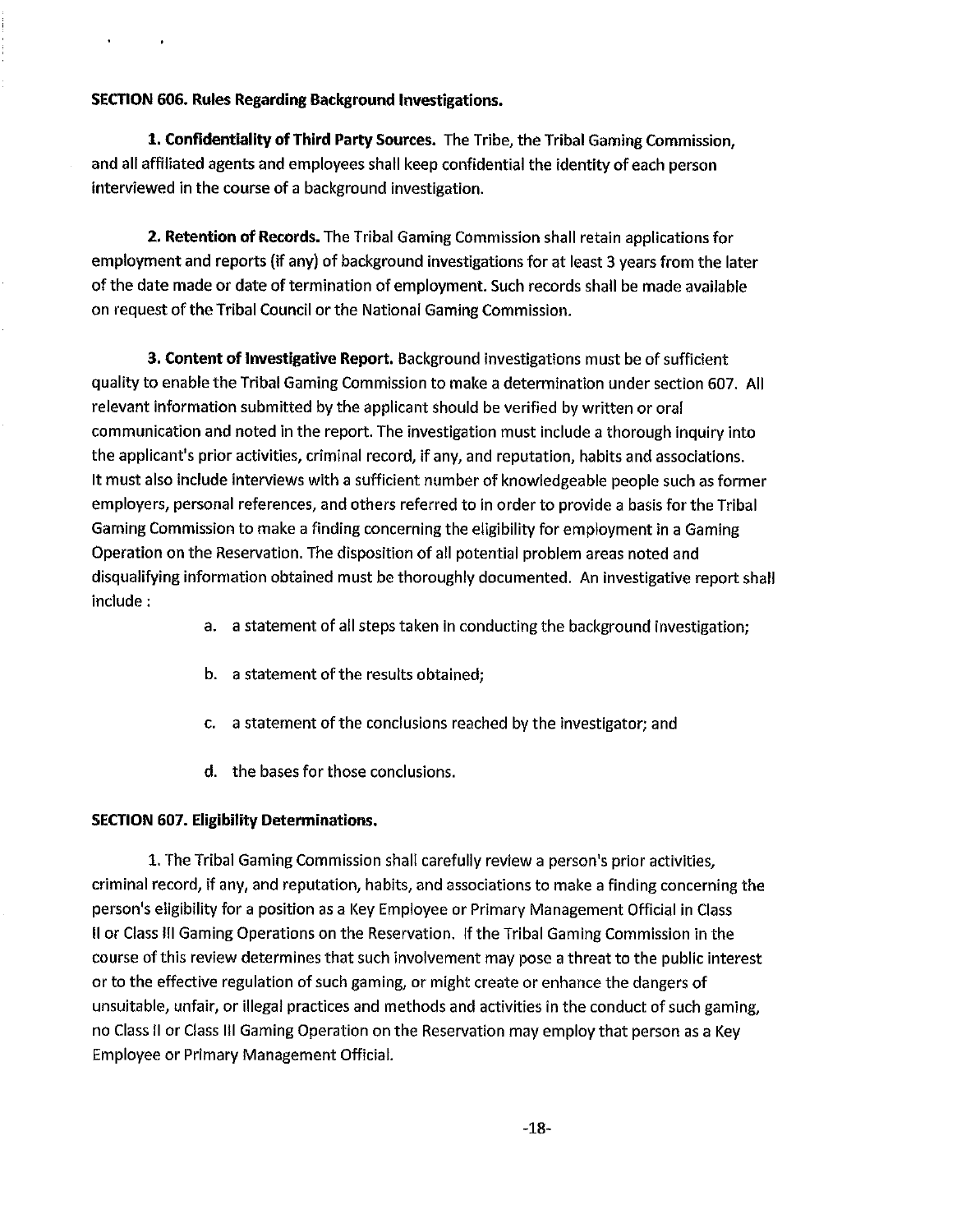2. No Class II or Class III Gaming Operation on the Reservation may employ as a Key Employee or Primaty Management Official a person who has supplied materially false or misleading information or who has omitted material information required by Applicable Law.

# SECTION **608.** Reporting to the National Commission.

**2.** Notification Regarding Background Investigations and Eligibility Determinations. The Tribal Gaming Commission shall forward to the National Gaming Commission the following with respect to all persons investigated as candidates for Key Employee or Primary Management Official:

a. all application information described in section 605;

b. the investigative report described in section 606.3;

c. the Tribal Gaming Commission's eligibility determination described in section 607; and

d. a notification of the Tribal Gaming Commission's hiring decision.

**2.** Procedure Following Decision to Hire Key Employee or Primary Management Official.

a. When a Key Employee or Primary Management Official begins work in a Class II or Class Ill Gaming Operation on the Reservation, the Tribal Gaming Commission shall:

(1) forward to the National Gaming Commission a completed application for employment that contains the notices and information listed in 25 CFR §§ 556.2 (privacy notice), 556.3 (notice regarding false statements), and 556.4 (background investigations); and

(2) conduct a background investigation under 25 CFR part 556 and sections 601 - 607 of this Ordinance to determine the eligibility of the Key Employee or Primary Management Official for continued employment in a Gaming Operation.

**b.** Upon completion of a background investigation and a determination of eligibility for employment in a Class II or Class Ill Gaming Operation on the Reservation, the Tribal Gaming Commission shall forward a report under 25 CFR **5** 556.5(b) and section 606.3 of this Ordinance to the National Gaming Commission within 60 days after the person begins work or within 60 days of the approval of this Ordinance by the Chairman of the National Gaming Commission. A Gaming Operation regulated under this Ordinance shall not employ a Key Employee or Primary Management Official who does not have a license after 90 days.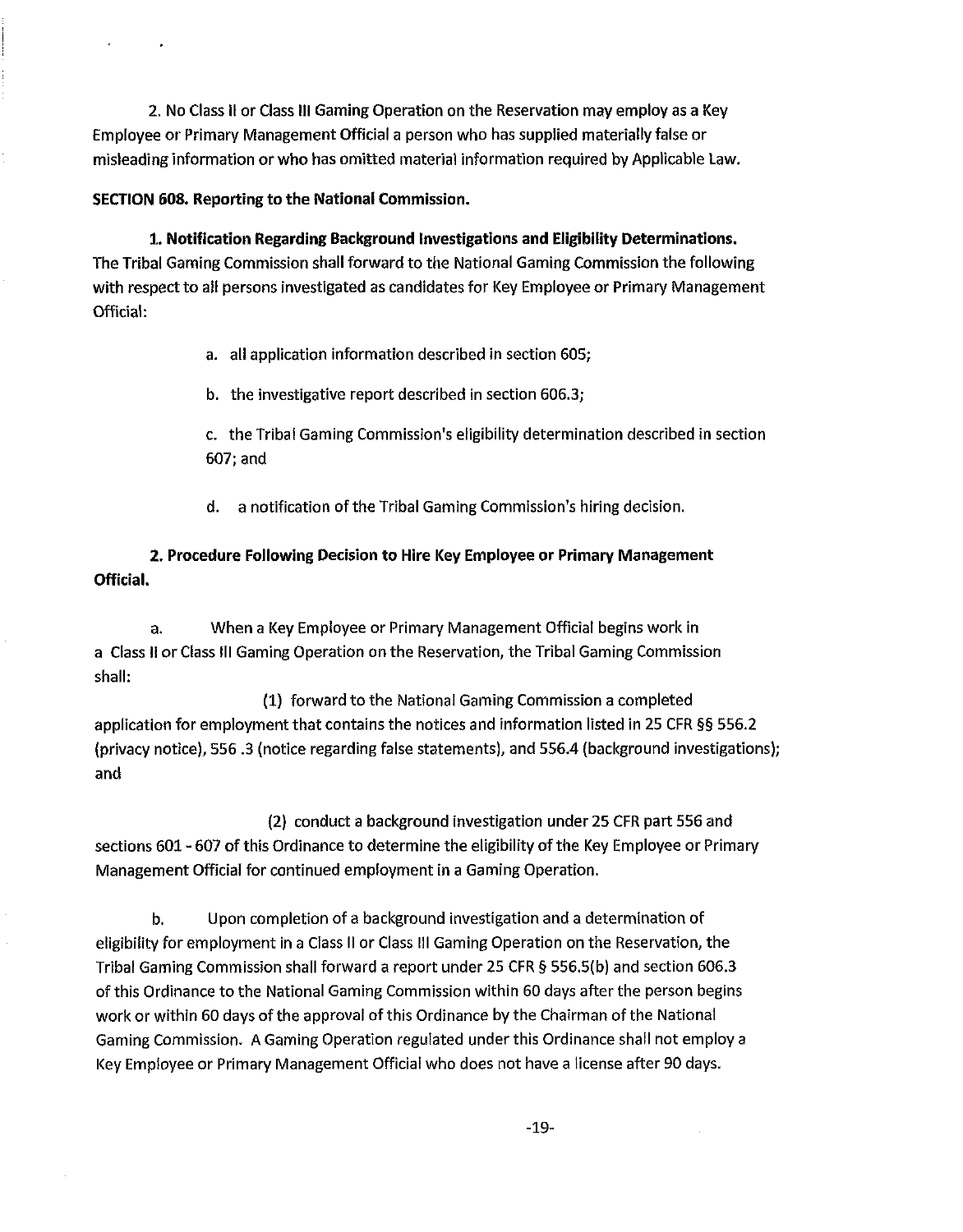c. During a 30-day period beginning when the National Gaming Commission receives a report submitted under subsection 608.2.b, the Chairman of the National Gaming Commission may request additional information from the Tribal Gaming Commission concerning a Key Employee or Primary Management Official who is the subject of such report. Such a request shall suspend the 30-day period until the Chairman receives the additional information.

d. If, within the 30-day period described in the subsection 2.c above, the National Gaming Commission notifies the Tribal Gaming Commission that it has no objection to the issuance of a license pursuant to a license application filed by a Key Employee or Primary Management Official for whom the Tribal Gaming Commission has provided the required application and investigative report to the National Gaming Commission, the Tribal Gaming Commission may go forward and issue a license to such applicant.

e. if, within the 30-day period described in subsection 2.c above, the National Gaming Commission provides the Tribal Gaming Commission with a statement itemizing objections to the issuance of a license to a Key Employee or Primary Management Official for whom the Tribal Gaming Commission has provided the required application and investigative report to the National Gaming Commission, the Tribal Gaming Commission shall reconsider the application, taking into account the objections itemized by the National Gaming Commission. The Tribal Gaming Commission shall make the final decision whether to issue a license to such applicant.

f. If, after the issuance of a gaming license, the National Gaming Commission notifies the Tribal Gaming Commission that it has received reliable information indicating that a Key Employee or Primary Management Official is ineligible for employment under Applicable Law, the Tribal Gaming Commission shall suspend the gaming license of such person and give the licensee written notice of the suspension and proposed revocation of the license. The Tribal Gaming Commission shall notify the licensee of the time and place for a hearing on the proposed revocation of license. After a revocation hearing, the Tribal Gaming Commission shall decide to revoke or to reinstate the license. The Tribal Gaming Commission shall notify the National Gaming Commission of its decision.

# **CHAPTER 7: LICENSES**

# **SECTION 701.**

**1.** Licenses - Employees. All employees in a Class II or Class Ill Gaming Operation on the Reservation shall be required to obtain a Tribal license as a gaming employee from the Tribal Gaming Commission, and for that purpose the Commission shall conduct or cause to be conducted background investigations of all such employees and shall deny or revoke such license for any employee whose prior activities, criminal record, if any, or reputation, habits, and associations pose a threat to the public interest or to the effective regulation of such gaming on the Reservation, or create or enhance the dangers of unsuitable, unfair, or illegal practices and methods and activities in the conduct of such gaming.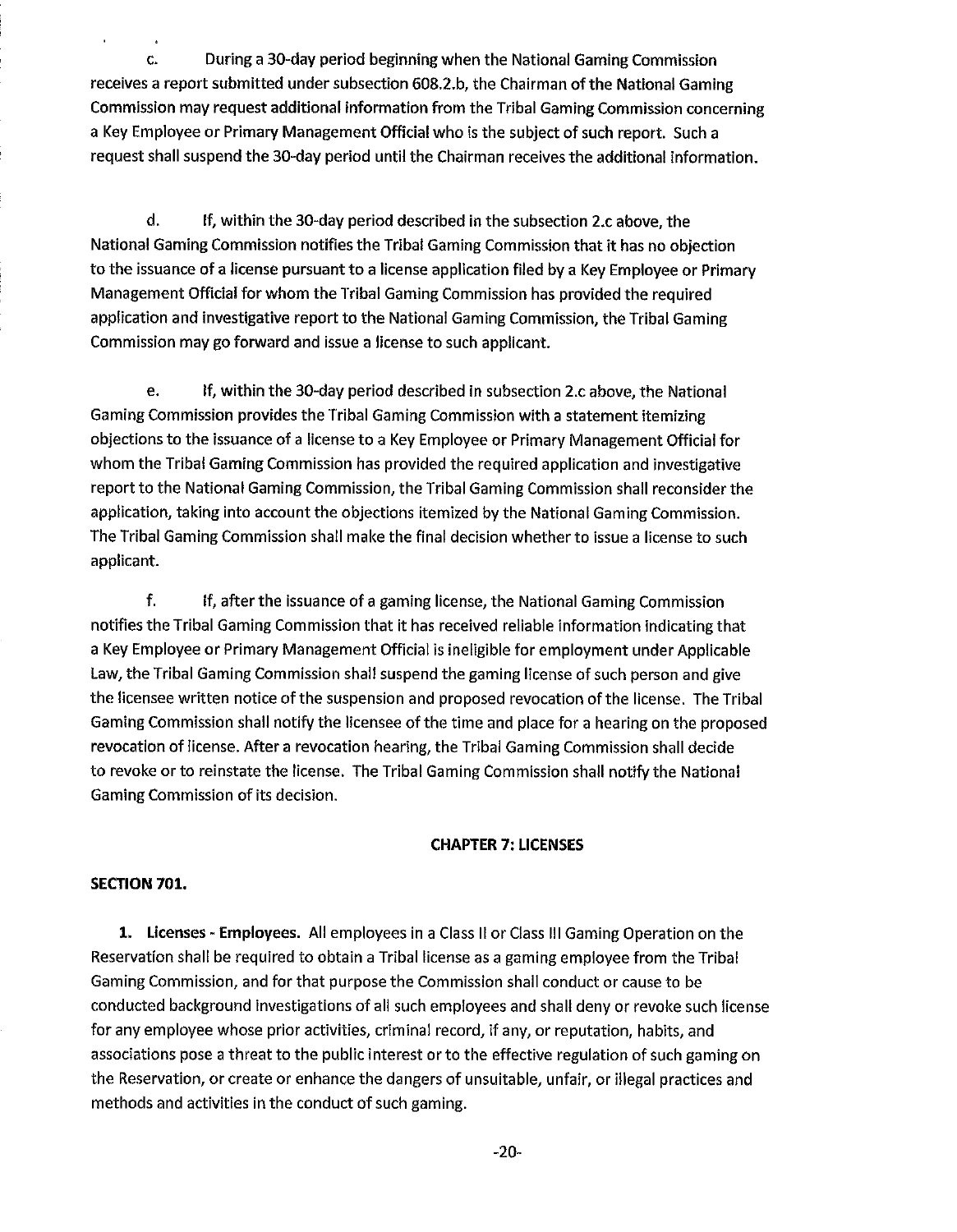**2.** Licenses - Commissioners. The Gaming Commissioners are required to obtain a Tribal Gaming License with the Gaming Commission Chairperson designated to approve the Commission members license and the Vice Chairperson designated to approve the Chairperson's license.

SECTION **702.** Background Investigations. Before issuing a license to an employee in a Class I1 or Class 111 Gaming Operation on the Reservation, the Tribal Gaming Commission shall forward the results of any background investigation to the National Gaming Commission.

SECTION **703.** Licensing Decision. If the Tribal Gaming Commission determines, on the basis of a background investigation and such other information as it may obtain, that the applicant is qualified for a gaming employee license, the Commission may, but shall not be required to issue such license. The Commission, at its sole discretion, may impose any qualification for or conditions on such license it deems appropriate, or may refuse to issue such license despite an applicant's qualifications.

**SECTION 704. Work Permits.** All persons who are not gaming employees but work at any facility on the Reservation where authorized Class II or Class III Gaming occurs or is supervised or administered, must obtain a non-gaming work permit from the Tribai Gaming Commission. Such work permits shall be issued upon determining that the employee is not a threat to the effective regulation of Class II and Ill Gaming on the Reservation and creates no risk or enhances no danger of unfair or illegal practices, methods or activities in the conduct of such gaming. All applicants for work permits shall provide ail information, if any, required of them in the Compact.

SECTION **705.** Licensing **of** Vendors, Etc. Any person or entity proposing to sell, lease, or otherwise provide electronic games of chance, other gaming devices, or gaming services to for a Class II or Class Ill Gaming Operation on the Reservation must obtain a license to do so from the Tribal Gaming Commission. The standards with respect to such licenses shall be the same as those applicable to gaming employees, except that if applicant is a corporation, trust, or partnership, applications must be made by any person or entity holding 10% or more of any beneficial or legal interest in such entity.

# CHAPTER **8:** HEARINGS AND APPEALS

SECTION **801.** Licensing Decisions. Any person whose application for a gaming-related license required by this Ordinance is denied, or whose license has been suspended or revoked, may obtain a hearing before the Tribal Gaming Commission by written request submitted within 15 days following receipt of notice of the action of the Commission. The Commission shall hold a hearing within 30 days of the filing of the request.

SECTION **802.** Patron Disputes Regarding Particular Wagers. Any complaint by a patron of a Class ll or Class Ill Gaming Operation on the Reservation regarding a particular wager must be brought to the attention of the Gaming Manager by the patron immediately, or such complaint is deemed waived. If the Gaming Manager cannot promptly resolve the dispute, the Gaming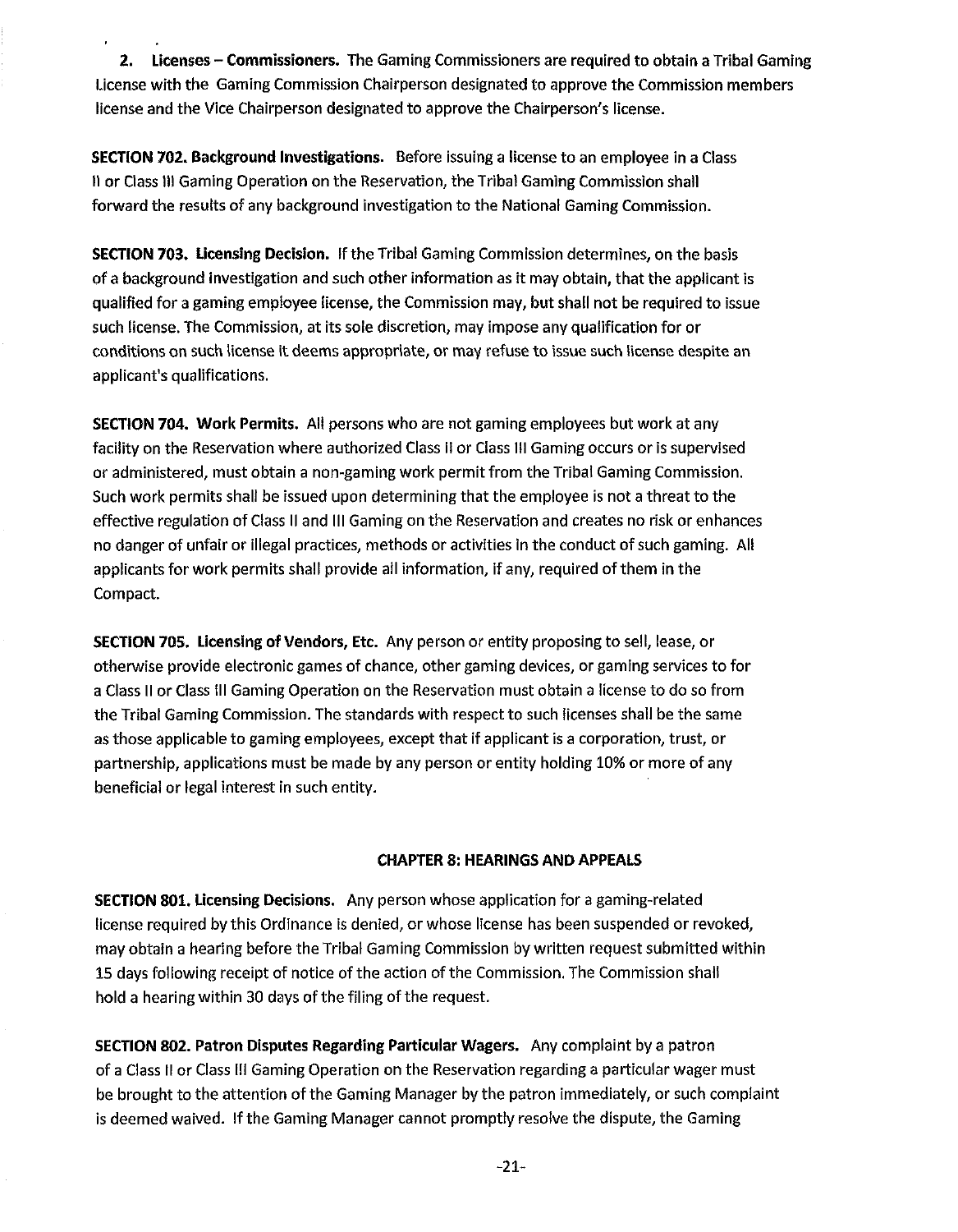Manager shall take witness statements and reasonable steps to secure physical evidence, if any. The patron may obtain a hearing before the Tribal Gaming Commission by written request submitted within 72 hours from the events complained of, stating the relevant facts and circumstances in detail. The Commission shall hold a hearing within 30 days of the filing of the request.

SECTION **803.** Appeal to Tribal Court. Any ruling of the Tribal Gaming Commission under sections 801 or 802, or assessment by the Commission of a penalty under chapter 9, may be appealed within 15 days of the Commission's decision to Tribal Court, in an action naming the Tribal Gaming Commission (not including any Commissioner, the Gaming Manager, or any other employee or agent of the Commission) as sole defendant. In any such action, the Tribal **Court**  shall give appropriate deference to the expertise of the Tribal Gaming Commission. With respect to such an action, the sovereign immunity of the Tribal Gaming Commission only is hereby waived, but only if filing deadlines are strictly followed, and solely to the extent of:

- An order affirming the Tribal Gaming Commission 's decision in any dispute.
- An order awarding or reinstating a license, in a licensing dispute.
- An order that a patron is entitled to a jackpot or payoff or return of the wagered amount, in a dispute with a patron regarding a particular wager.
- An order reversing, abating, reducing, or enhancing a penalty assessed by the Tribal Gaming Commission, in a dispute over such an assessment.

The Tribal Court may impose conditions on the above awards of relief. In no event may the Tribal Court assess pre-jndgment interest, costs, back pay, attorneys fees, or other damages or relief against the Tribal Gaming Commission. All final determinations of the Tribal Court under this section shall be appealable to the Tribal Appellate Court only.

SECTION **804.** Confidential Information. Where Tribal Gaming Commission action is based upon confidential information, which may not as a matter of law or policy be disclosed to the aggrieved person, such circumstances shall not be grounds for reversal of the Tribal Gaming Commission's decision, and the aggrieved person shall have no right to such confidential information in proceedings before either the Commission, Tribal Court, Tribal Appellate Court, or other proper forum (if any). The public interest in the integrity of Class II and Class III Gaming on the Reservation is such that the burden of proof with respect to gaming issues, especially regarding fitness for licensing, shall be upon the individual.

SECTION **805.** Hearing Procedures. The Tribal Gaming Commission, Tribal Council, Tribal Court, and Tribal Appellate Court, may adopt such additional procedures and rules for the conduct of hearings as they deem necessary or convenient so long as they are consistent with this Ordinance and other Applicable Law.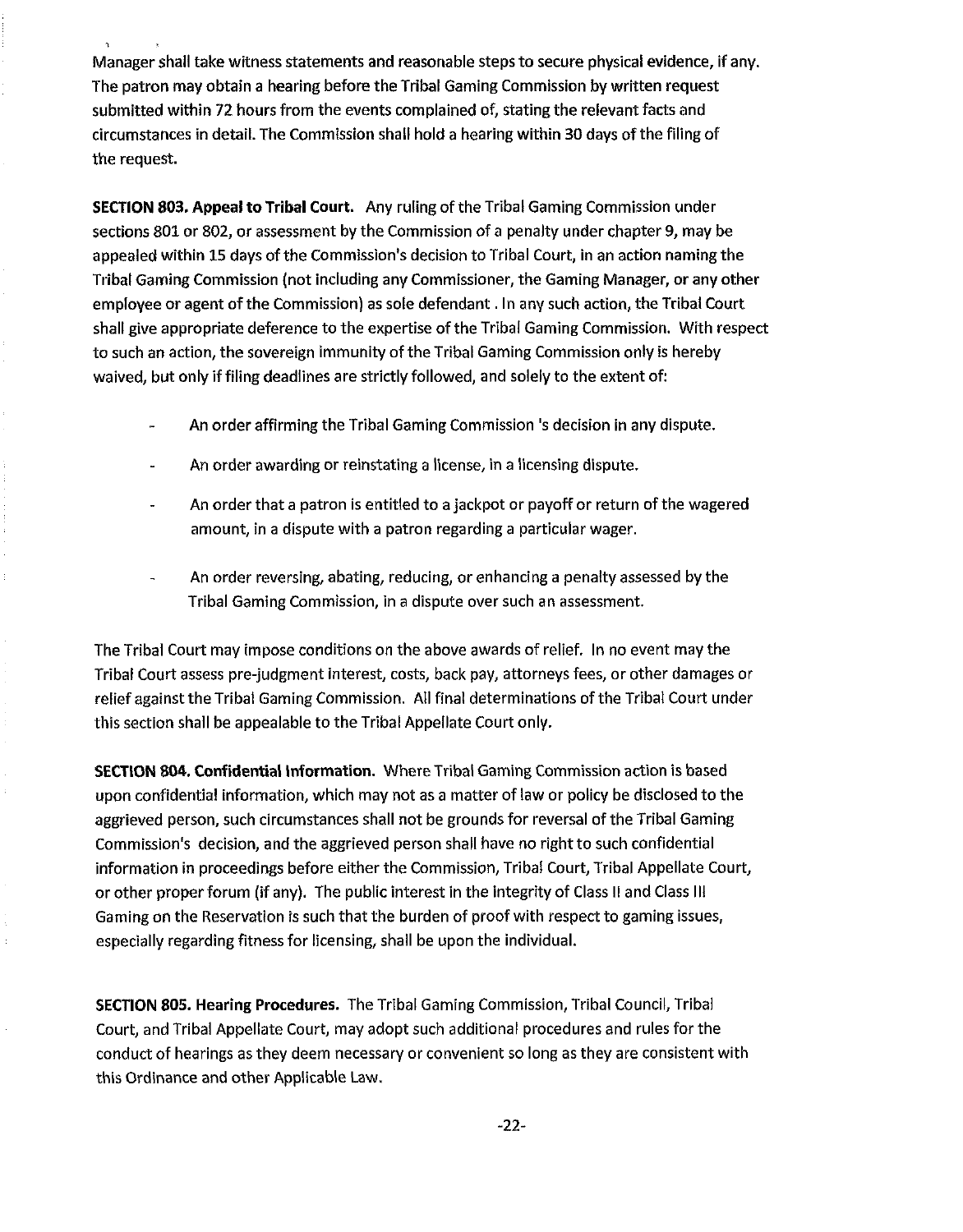# CHAPTER **9:** PROHIBITED ACTS AND PENALTIES

SECTION **901.** Prohibited Acts. It shall be a violation of this Ordinance for any person within the Tribe's jurisdiction to engage in the following conduct in connection with Class II and Class Ill Gaming on the Reservation:

1. Conduct or participate in a Gaming Operation other than one licensed by the Tribe.

2. Receive, distribute, apply, or divert any property, funds proceeds, or other assets of a Gaming Operation to the benefit of any person except as authorized by this Ordinance or other Applicable Law.

3. Tamper with any equipment used in the conduct of a Gaming Operation, or do any other act in connection with a Gaming Operation with the intent to cause any person to win or lose any wager other than in accordance with the publicly announced rules of such Gaming Operation.

4. Alter or misrepresent the outcome or other event on which wagers have been made after the outcome is made sure but before it is revealed to the players.

5. Place, increase, or decrease a bet or to determine the course of play after acquiring knowledge not available to all players of the outcome of the game or any event that affects the outcome of the game or which is the subject of the bet, or to aid anyone in acquiring such knowledge.

6. Claim, collect, or take, or attempt to claim, collect or take, money or anything of value in or from a gaming device, machine, or dispenser with intent to defraud, without having made a wager, or to claim, collect, or take an amount greater than the amount won.

7. Place, increase, or reduce a bet after acquiring knowledge of the outcome of the game or other event which is the subject of the bet, including past-posting, pressing, and pinching bets.

8. Manipulate, with the intent to cheat, any component of an electronic gaming device, machine, or dispenser in a manner contrary to the designed and normal operational purpose for the component.

**9. Use legal tender or tokens other than those approved by the Tribal Gaming** Commission, or use legal tender of a denomination not authorized for use in a gaming device.

10. Possess or use any device or means to cheat while at a Gaming Operation.